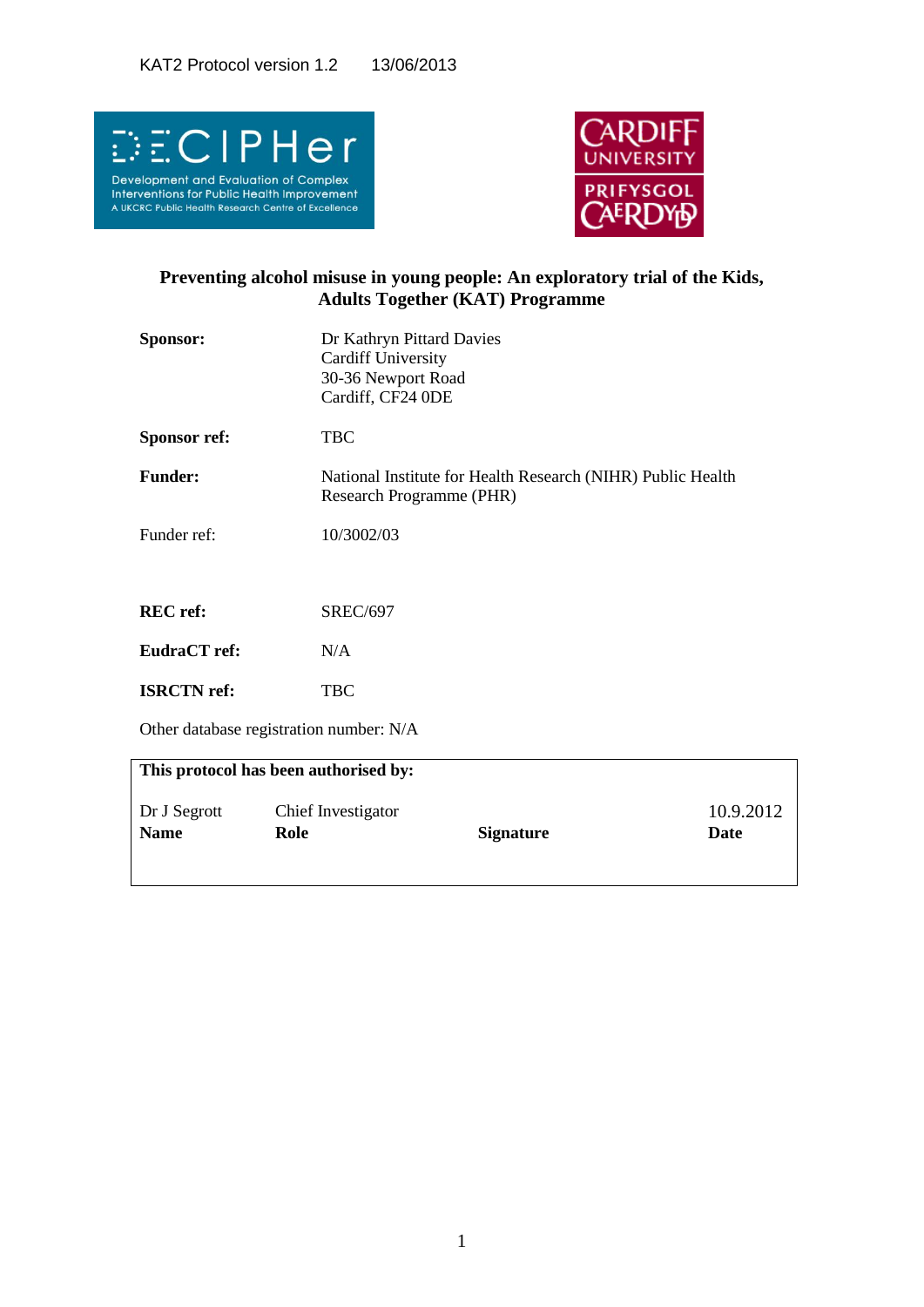#### **Co-Investigators:**

Prof Laurence Moore; Professor of Public Health Improvement; DECIPHer, Cardiff University. Dr Simon Murphy; Senior Research Fellow, DECIPHer, Cardiff University Dr Rebecca Playle, Senior Statistician, South East Wales Trials Unit, Cardiff University Professor Matthew Hickman, Professor in Public Health and Epidemiology, School of Social and Community Medicine, DECIPHer, Bristol University

#### **Statistician:**

Dr Rebecca Playle Email: PlayleRA@cf.ac.uk Telephone: +44(0)29 20 687605

**Trial Manager:** Heather Rothwell Email: rothwellh@cardiff.ac.uk Telephone: +44(0)2920 870296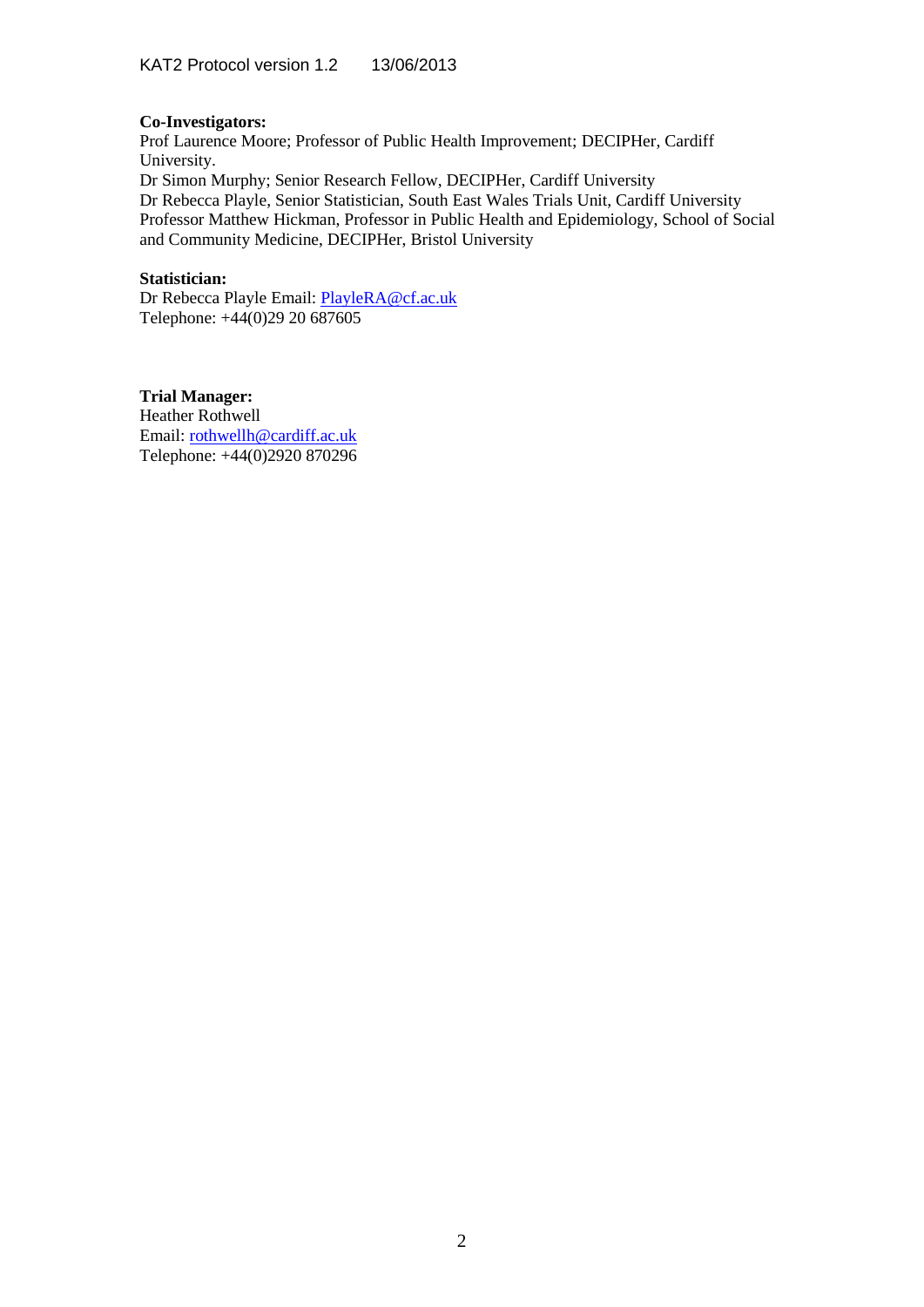## **1 Trial summary**

The proposed study will develop and evaluate a school-based intervention – Kids, Adults Together (KAT) - which draws on the Social Development Model and seeks to prevent alcohol misuse by strengthening pro-social communication in families. The key aim of the proposed study is to determine the value and feasibility of conducting an effectiveness trial of the Kids, Adults Together Programme. The study will (i) refine the theoretical model and outcome pathways of the intervention; (ii) assess the feasibility and acceptability of the intervention; (iii) establish intervention participation rates and reach, including equality of engagement across socio-economic groups and localities; (iv) assess trial recruitment and retention rates; (v) identify potential effect sizes that are likely to be detected as part of an effectiveness trial and an appropriate sample size; (vi) identify appropriate outcome measures and data collection methods for an effectiveness trial; and (vii) pilot methods for assessing cost effectiveness in any effectiveness trial. The study will provide a comprehensive description of the structures and resources required for successful implementation of the intervention in an effectiveness trial, and establish policy and practice partnerships to facilitate this. Full resources for a process evaluation of the programme have already been secured through an ESRC studentship, which will be fully integrated into the exploratory trial.

The key test of KAT's effectiveness which will be measured by a future effectiveness trial would be long term impact (2 years) on alcohol related behaviours and frequency of harmful drinking. Pro-social communication and bonding would be the planned secondary outcomes as part of an effectiveness trial, measured at 6 months. To collect 2-year follow-up data from pupils or parents in an exploratory trial of this nature would lead to unnecessary expense and delay. Thus, the exploratory trial will assess the potential effect sizes in relation to short term changes in pro-social communication, which form a key protective process in the causal mechanisms forming the theoretical basis for KAT. It will also test the feasibility and acceptability of collecting data from primary school pupils on drinking behaviours so that potential response rates can be determined, optimal data collection approaches identified for an effectiveness trial, and the costs of these data collection methods assessed. Data from other sources (including a trial of the Strengthening Families Programme) will be used to estimate prevalence and intra-cluster correlation of alcohol outcomes at 2 years.

## **2 Introduction**

## **2.1 Background**

Misuse of alcohol by young people has been identified as a major public health issue in the UK [1, 2]. Attention has focused both on the number of children who initiate alcohol consumption at a young age, and high levels of regular and harmful alcohol use. For instance, English data from the Health Behaviours in school-aged Children (HBSC) survey indicates that 17% of girls and 20% of boys aged 13 drink weekly. The proportion of 15 year olds reporting having first been drunk before the age of 13 in Wales was 21% (girls) and 25% (boys). In terms of 13 year olds who had been drunk at least twice, Wales had the highest levels among all countries included in the survey (26/27%) [3]. The 2007 ESPAD study of 15 and 16 year olds found that 70% of UK respondents had used alcohol within the last 30 days and 30% had been drunk [4]. Alcohol misuse in young people has a range of health and social impacts, including disorderly and violent behaviour, risky sexual behaviour [5], accidental injury, and poor school attendance and achievement [6, 7]. Long-term consequences of early alcohol consumption initiation have also been identified, including increased risk of alcohol-related problems in later life [8-11].

Schools have been identified as an important setting for delivering interventions designed to prevent young people from misusing alcohol, both because of their expanding function as a health promoting institution, and their reach in relation to the target population [12, 13]. However, there is little evidence in the UK that school programmes are effective in changing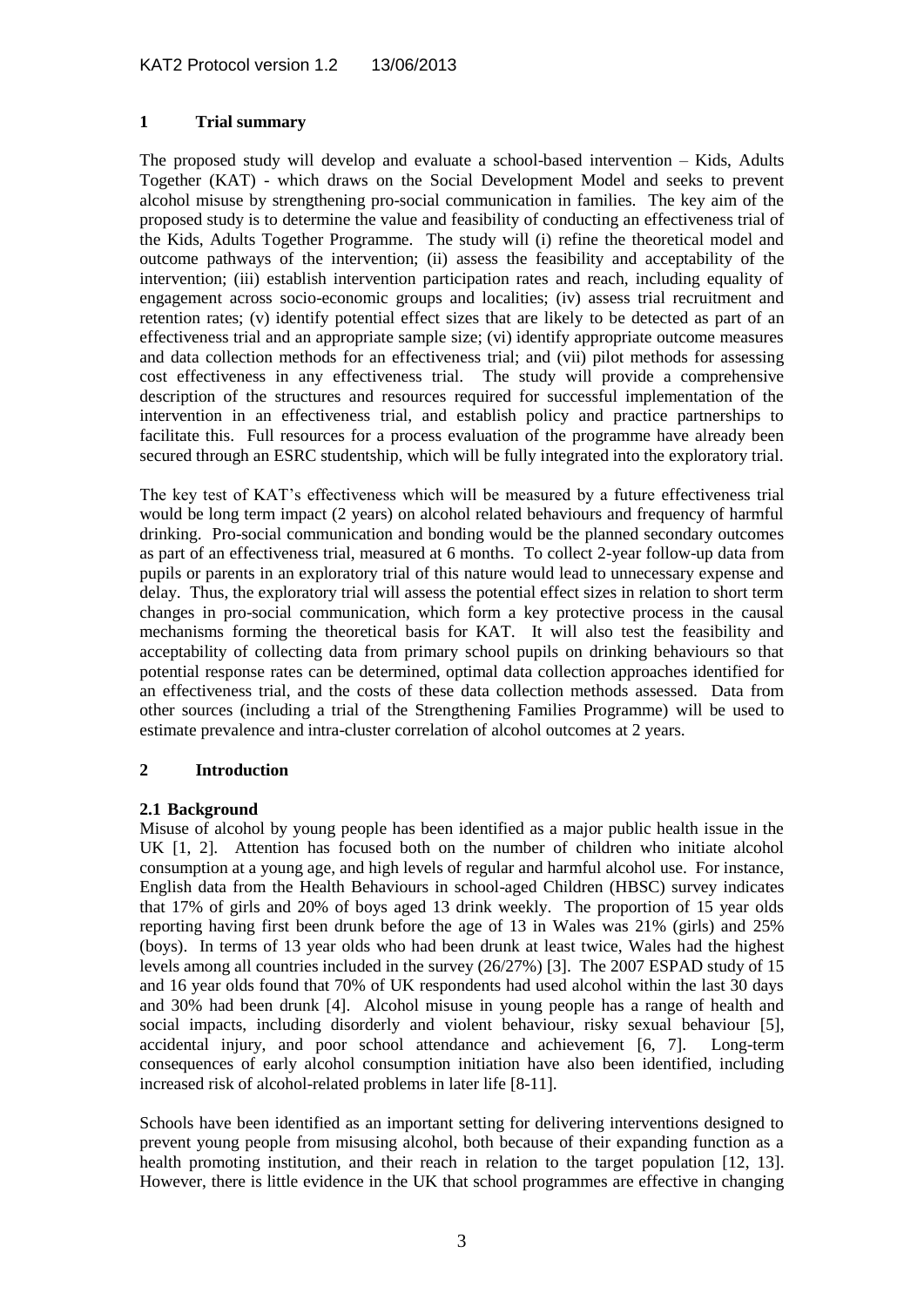behaviour when they rely solely upon classroom-based learning [14]. Previous research has identified characteristics of school-based programmes which may increase their effectiveness, though this is generally an under-researched area. These include a focus on harm reduction rather than abstinence; interactive activities and delivery; targeting children at primary school, when they are less likely to have experimented with alcohol or other substances; and involving parents as well as children [15-19].

Engagement of parents in prevention programmes has been identified as important because dimensions of family functioning such as parenting operate as key protective and risk factors for later alcohol misuse by young people [16, 20, 21]. The family environment plays an important role in shaping young people's attitudes and behaviour towards alcohol, including the timing of young people's first alcohol use [22]. Parental norms and examples may encourage children's early alcohol use through providing models of alcohol consumption [23] or easy access to alcoholic drinks. Parental rules relating to alcohol are an important factor, but broader forms of parental monitoring, and the quality of relationships within families also figure as important protective factors.

Whilst there is clear evidence of the importance of family-based protective factors for alcohol misuse and the need to engage parents in prevention interventions, current knowledge about the best mechanisms for engaging parents in school-based interventions, and differences in reach and acceptability between different socio-economic groups, is limited. Many interventions have experienced significant challenges in recruiting parents, with typically low levels of engagement [11, 16, 24-26], even when programmes have been modified with the aim of increasing levels of parental involvement. Factors which affect participation in prevention programmes include practical barriers such as programme timing and travel arrangements [27, 28], programme length and location [29], parents' beliefs about the susceptibility of their children to problematic behaviours [29], and sociodemographic characteristics such as educational background [30, 31]. Whilst reaching families at higher risk of alcohol misuse problems is important, accurate identification of such families is often challenging, and programmes targeted at families on the basis of risk may stigmatise attendance, thus affecting take-up [32, 33].

A theoretical model of risk and protective factors which has formed the basis for a number of effective interventions is the Social Development Model (SDM). The model provides an explanatory framework for the development of anti-social behaviour (including alcohol misuse) in young people. It hypothesises that social behaviour is learned through interactions with others (including parents), resulting in the formation of an attachment which, if strong, can have a lasting effect on behaviour through supporting acquisition of skills and influencing norms and values [34]. Attachment to others who offer opportunities for and reward prosocial behaviour is seen as a protective factor against antisocial behaviour [35-37]. The Social Development Model has been shown to predict alcohol misuse in young people [38], and interventions such as the Seattle Social Development Project in the United States and Preparing for Drug Free Years, which operationalise the model, have achieved reductions in alcohol misuse by young people [39, 40].

#### **2.2 Rationale for current study/trial**

The trial will address two key research areas which have been identified as requiring further investigation – the characteristics of effective school-based prevention interventions, and the structures and processes required to engage parents in such interventions. The KAT programme aims to prevent alcohol misuse by young people through integrating specially designed classroom activities with a family education evening and a DVD to promote prosocial communication. Existing evaluations of the Social Development Model [39, 40] have mainly been conducted in the United States, and this study will make an important contribution to existing knowledge about the transferability of the model to a UK context.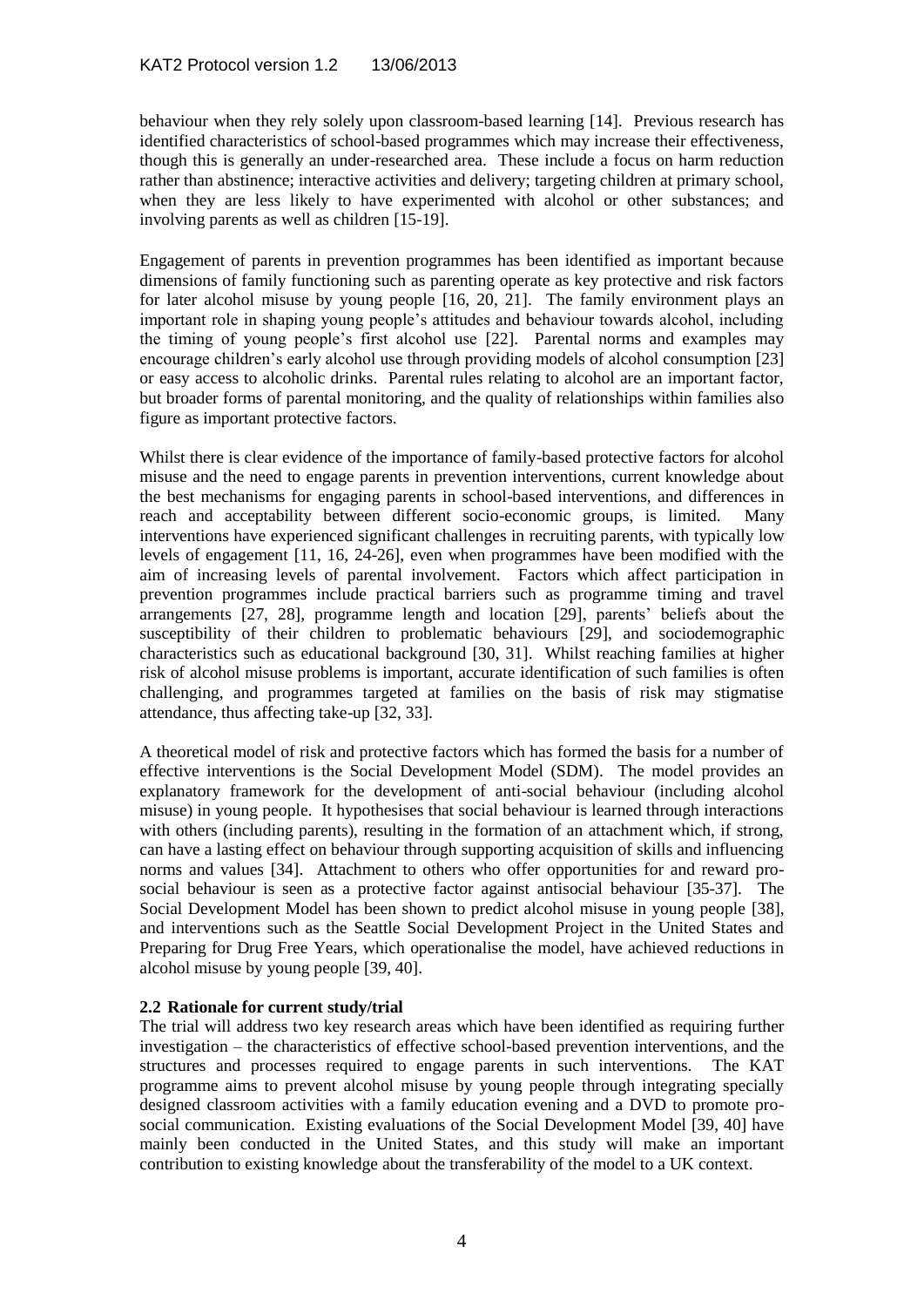KAT addresses key factors affecting parental engagement, and is promoted to parents as an opportunity for them to learn about the work their children have been doing in class (rather than a generic programme about alcohol misuse). Universal delivery is designed to reach families at higher risk of alcohol misuse, whilst avoiding problems around stigmatisation. KAT is of much shorter duration and intensity than other interventions which have used the Social Development Model and this may also impact on take-up rates by schools and parents. The programme incorporates three crucial aspects of the causal pathways to pro-social behaviour contained within the Social Development Model – the creation of opportunities for pro-social interaction between and within families (during the family education evening, and in ongoing discussions afterwards which the DVD is designed to facilitate); strengthening the necessary skills which parents and young people need to communicate about alcohol-related issues; and encouraging parents to reward and reinforce pro-social behaviour and attitudes in relation to alcohol [41].

A recently completed formative evaluation of KAT demonstrated high levels of programme reach and acceptability, and impacts on pro-social communication in families [42]. Based on these promising findings the programme will be developed and implemented in a second group of schools during 2011/12. This presents an important opportunity to conduct an exploratory trial which can inform future development of the programme, and assess the value of and identify key design parameters for a potential large-scale cluster randomised trial of KAT. Appendix 1 shows the logic model for the study; methods and outcomes are described in detail below.

## **3 Study/trial objectives**

## **3.1 Primary objective**

To determine the value and feasibility of conducting an effectiveness trial of the Kids, Adults Together Programme.

## **3.2 Secondary objectives**

- refine the theoretical model of the intervention;
- assess the feasibility and acceptability of the intervention:
- identify optimal delivery structures and systems for the KAT programme post-trial;
- establish intervention participation rates and reach, including equality of engagement across socio-economic groups and localities;
- assess trial recruitment and retention rates;
- identify potential effect sizes that are likely to be detected as part of an effectiveness trial and an appropriate sample size;
- determine the feasibility and cost of the proposed methods for measurement of the primary and secondary outcomes; and
- identify the costs of delivering KAT, and pilot methods for assessing cost effectiveness as part of a future effectiveness trial.

## **4 Study/trial design**

The proposed project is an exploratory trial, with schools as the unit of randomisation, with an embedded process evaluation. Eight schools will participate in the trial. Four schools will be randomised to receive the KAT programme, in addition to any existing alcohol-related lessons/school activities. Four schools will be randomised to the control group, and will not receive KAT, but will continue with any existing alcohol-related lessons/school activities.

The total sample size of 8 schools is anticipated to equate to approximately 640 families, which with an estimated consent rate of 50% at baseline will achieve a sample of 320 families; 160 per group.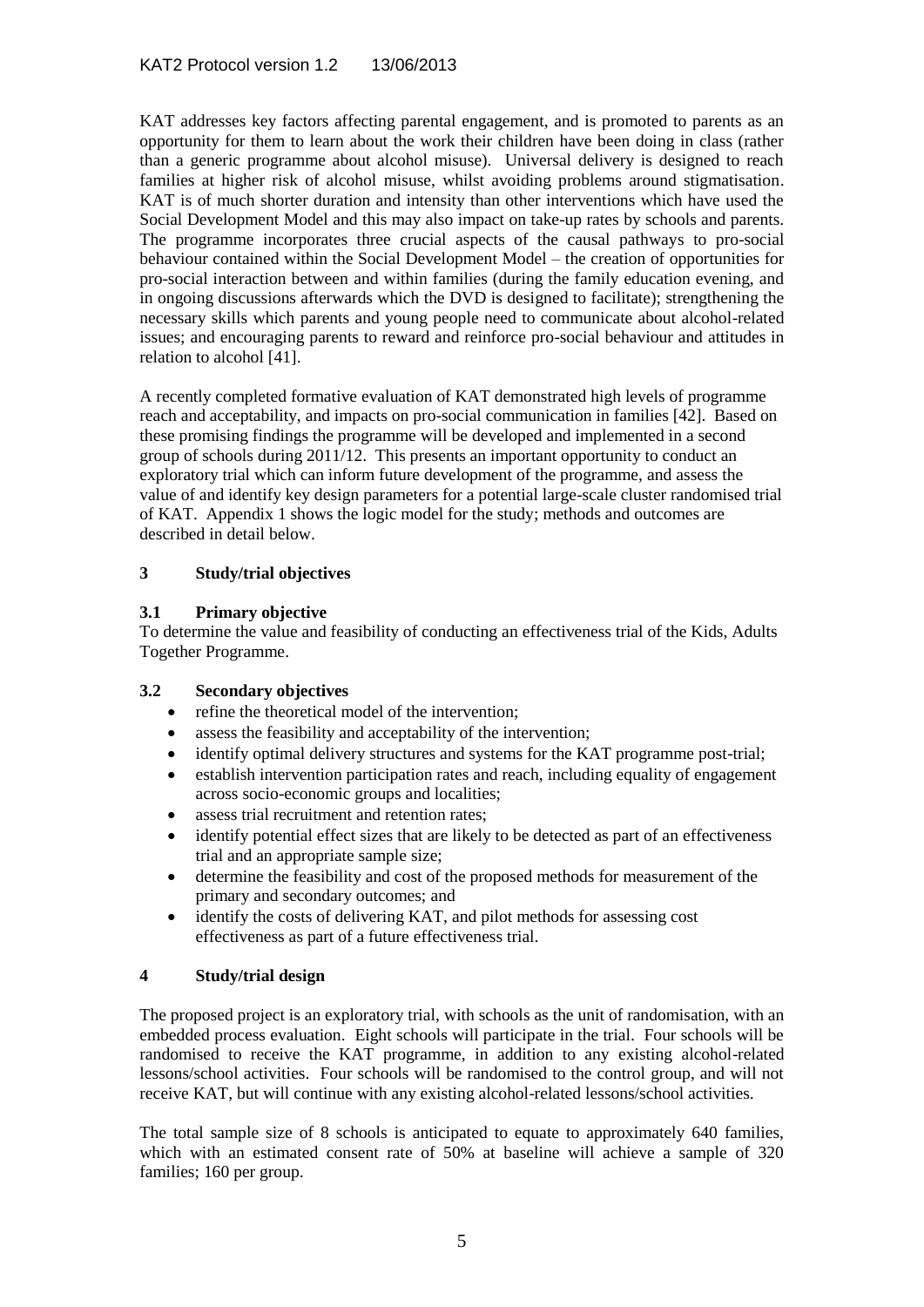As this is an exploratory trial, it is not powered to detect statistically significant intervention effects, unless these estimated effects are extremely large. The purpose of this study is to assess the feasibility and acceptability of the intervention and of trial methods, and to provide estimates of key parameters such as potential effect sizes, recruitment and retention rates of the trial and participation rates of the programme, so that the value and optimal design of a full-scale trial can be determined.

The study duration is 14 months. Each pupil who participates will be in the study for approximately 4 months and will be asked to complete two questionnaires – one at baseline and another 4 months later. Parents/carers who take part in the study will participate in one telephone interview approximately 4 months post intervention, and some may also participate in an interview as part of the study's process evaluation.

## **4.1 Intervention period**

The KAT classroom preparation for children will take place over at least one week and may take longer according to e.g. the timing of the education evening and the needs of the class. The KAT fun event for families lasts about one hour and children are given a "goody bag" containing a DVD and other materials which may be used by them and their families over an indefinite period.

## **4.2 Study outcomes**

In this exploratory study, key outcomes are the quality of programme implementation; and recruitment and retention of research participants. The current study will also pilot the feasibility and acceptability to participants of providing demographic data and answering questions measuring proposed primary and secondary outcomes of any future effectiveness trial.

In a potential effectiveness trial the primary outcome would be young people's age of first drinking alcohol (2 years past baseline). At this stage we will pilot the feasibility and acceptability of collecting these data from pupils at 4 month follow-up, along with other key measures of alcohol use, such as consumption frequency and levels of harmful drinking and drunkenness. An existing trial (of the Strengthening Families Programme) is collecting data on drinking behaviour from 11-15 year olds (at 24 month follow-up), which will inform the appropriateness of outcome measures as part of an effectiveness trial of KAT, and will also be used to identify rates and prevalence of key drinking behaviours in KAT's target population, and the potential effect sizes which KAT may be expected to produce. Use will also be made of the Health Behaviour in School Aged Children (HBSC) survey data for Wales [3], which will allow estimation of alcohol outcomes and their intra-cluster correlation at school level.

The secondary outcome of a future effectiveness trial would be 6-month impacts of KAT on pro-social communication within families. Promoting pro-social communication is a key short-term programme aim, which in line with the Social Development Model is hypothesized to lead to the prevention of alcohol misuse. In this exploratory trial we will collect data from parents (6 month follow-up) on family communication, to provide a broad estimate of potential effect sizes, and the feasibility and acceptability of doing so. Measures of parents' drinking will be piloted. Data will also be collected on parents' educational qualifications and socio-economic status so that intervention take-up can be assessed. Appendix 2 shows the CONSORT diagram for the study.

In summary, key study outcomes will be:

- Quality of programme implementation;
- Participant recruitment rate;
- Participant retention rate; and
- Feasibility and acceptability to participants of measuring: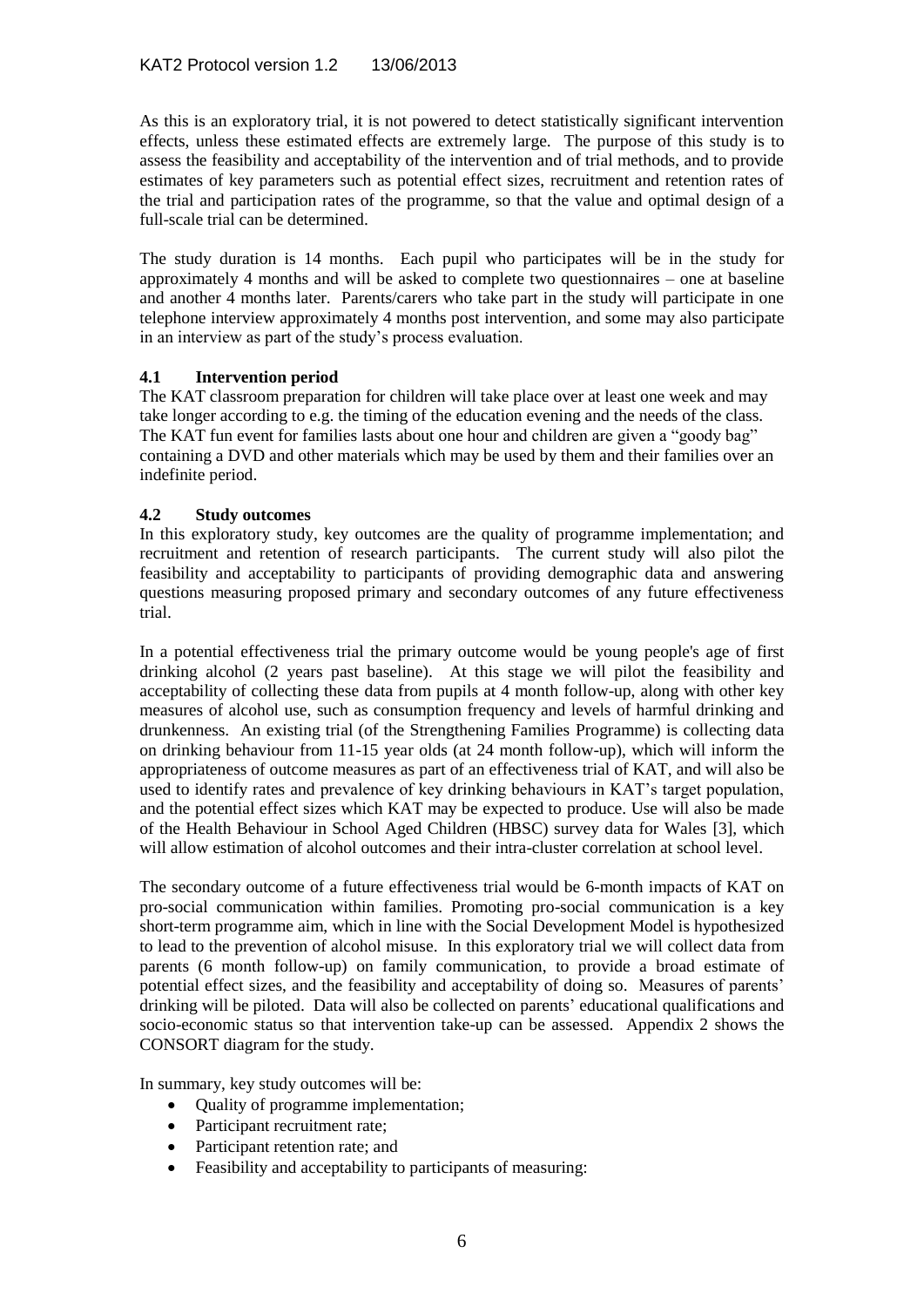- i. Ever had a proper alcoholic drink (pupils)
- ii. Ever been drunk (pupils)
- iii. Past month alcohol consumption frequency (pupils);
- iv. Past month drunkenness (pupils);
- v. Pro-social communication in families (pupils and parents);
- vi. Parental drinking behaviours (parents); and
- vii. Socio-economic status and educational background (pupils and parents)

## **5 Centre/school and/or participant selection**

## **5.1 Inclusion criteria**

Specific classes will participate in the trial in each school, normally from Years 5/6. All pupils in these classes will be eligible to participate in the trial. For children in intervention schools, participation in the KAT programme is not conditional on participation in the research. All pupils in the relevant classes will undertake KAT programme activities as part of their normal classroom work and their parents will be invited to attend the KAT fun events. We will seek to recruit all parents and children in classes which receive KAT regardless of the extent of individuals' participation in the programme.

## **5.2 Exclusion criteria**

Pupils who do not give assent will not participate in the trial. Where parents/carers refuse consent for pupils' participation these pupils will not participate in the trial. Pupils who are absent at baseline and follow-up data collections will be excluded. Parents who are unable to communicate in English will be excluded.

## **6 Recruitment**

# **6.1 Recruitment process**

All schools in Newport county (South Wales) will be invited to participate in the trial by means of a standardised letter. This letter will be followed up by phone calls to each school until eight schools have been identified as being interested in participating. The Principal Investigator (JS) will visit each of these schools to explain the study and what schools' involvement will comprise, and to seek formal agreement from head teachers. The research team will discuss with each school which year groups and classes will participate in the study.

In each school a member of the research team will speak to class groups who have been selected to take part in the study. Pupils will be provided with an oral description of the study and an information sheet, and have the chance to ask questions. Parents/carers will be sent two letters – a detailed information sheet, and a brief follow-up letter. These letters ask parents/carers to: return a reply slip to the research team with their contact details if they wish to participate in the study; and to contact the school if they do not wish their child to participate in the trial. Approximately one week later a member of the research team will visit the class, and ask pupils who are willing to participate to complete a written questionnaire. The front page of the questionnaire comprises an assent form for pupils to complete. In intervention schools we will seek to recruit all parents and children from the school classes that receive KAT, regardless of whether parents and children attend the family education evening.

# **6.2 Registration**

Participants' personal details will be collected on paper and stored electronically. This information will be stored separately from questionnaire data.

## **6.3 Non-registration**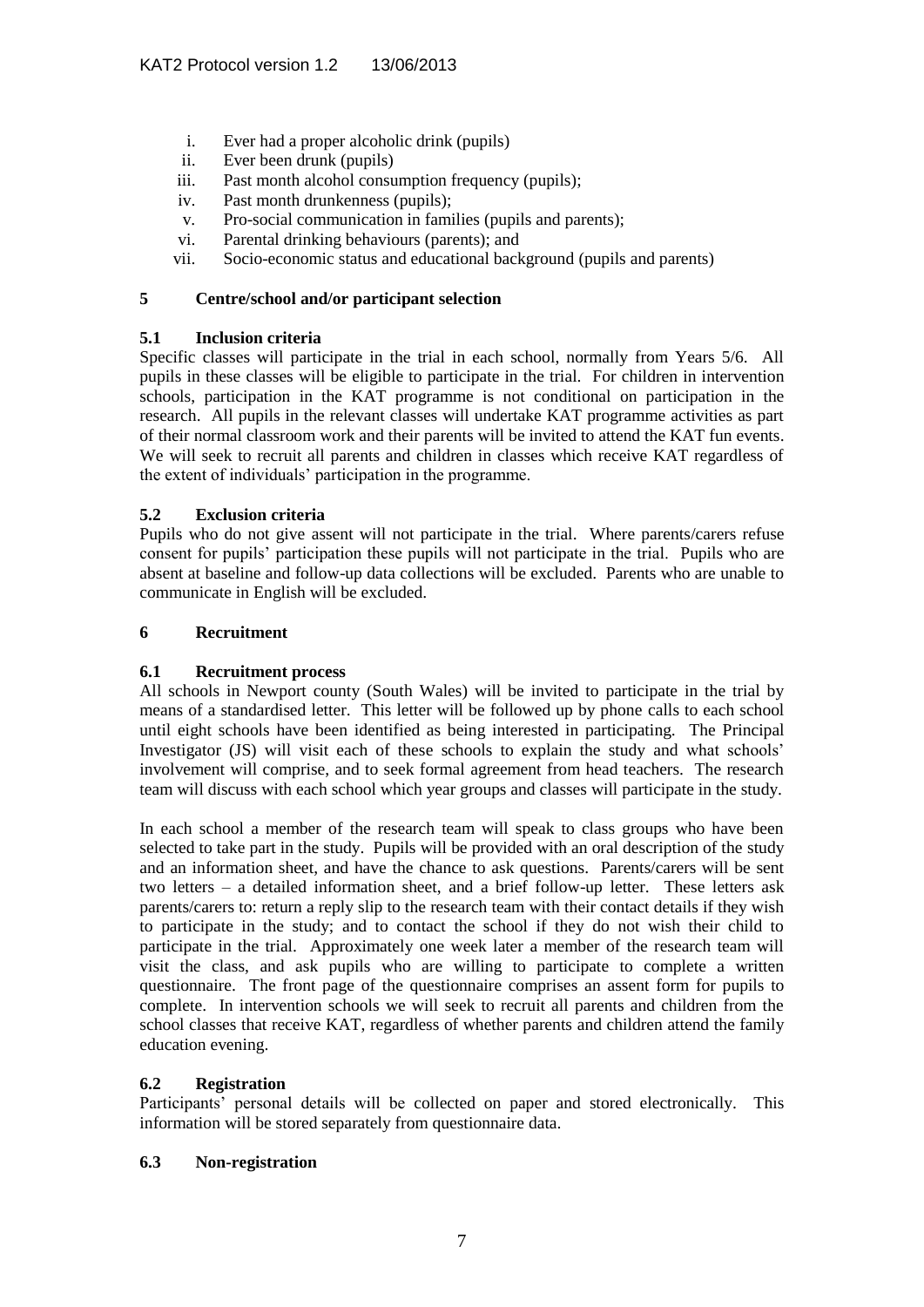Personal details of participants not selected for recruitment, or who decline to consent, will not be retained.

#### **6.4 Withdrawal and loss to follow-up**

School and individual participation is entirely voluntary and each may withdraw at any time without giving a reason, by informing the Principal Investigator or study manager that they do not wish to continue. Pupils who are absent for data collection will not be followed up.

An important aspect of the study is to assess retention rates at 4 months post intervention of pupils who complete baseline questionnaires and parents who express an interest in taking part in interviews.

#### **7 Study/trial intervention**

Control schools will continue with their normal activities, including any classroom work on alcohol or other substances. Process evaluation interviews with staff in control schools will identify normal practice in relation to both substance education and structures for involving parents in school life, and will examine any changes between baseline and follow up measures. The intervention will be delivered by school staff with the support of an educational consultant. The KAT programme will be of an estimated two weeks' intensity and includes three main components: (i) classroom work (delivered by teachers) on the effects of alcohol consumption, and preparation for a family education evening; (ii) the family education evening, delivered in school, and involving children and parents in activities addressing key health messages around alcohol; and (iii) a 'goody' bag to take home containing fun items and educational leaflets, and an educational DVD for families to watch together.

#### **8 Measures/assessment instruments**

The primary research instruments are pupil questionnaires (self complete on paper in class) and telephone interviews with parents/carers.

Other research instruments used for the process evaluation include:

- Individual interviews;
- Focus groups; and
- Observation.

Questionnaires including measures of alcohol use will be completed by pupils under supervision in the classroom at baseline and approximately four months later.

#### Demographic data

*At baseline,* data will be collected from pupils on socio-economic status using the four-item Family Affluence Scale (FAS II) [43-45]. The FAS is used in the World Health Organization Health Behaviour of School-aged Children (HBSC) survey and in a sample of 8424 Irish schoolchildren was found to have a Cronbach's alpha of 0.401; to be significantly associated with parents' occupations; and to elicit a higher response rate than asking children to state their parents' occupations [46]. Another nine questions from the HBSC are used to collect baseline data on pupils' gender, age and ethnic background.

*At four months post intervention* the above questions will be asked of pupils who were absent from the baseline data collection as part of the follow-up. Data will also be collected from parents on household composition, educational qualifications and socio-economic status (using the National Statistics Social-economic Classification [NS-SEC]) [47] so that a profile of intervention take-up can be estimated.

Use of alcohol and tobacco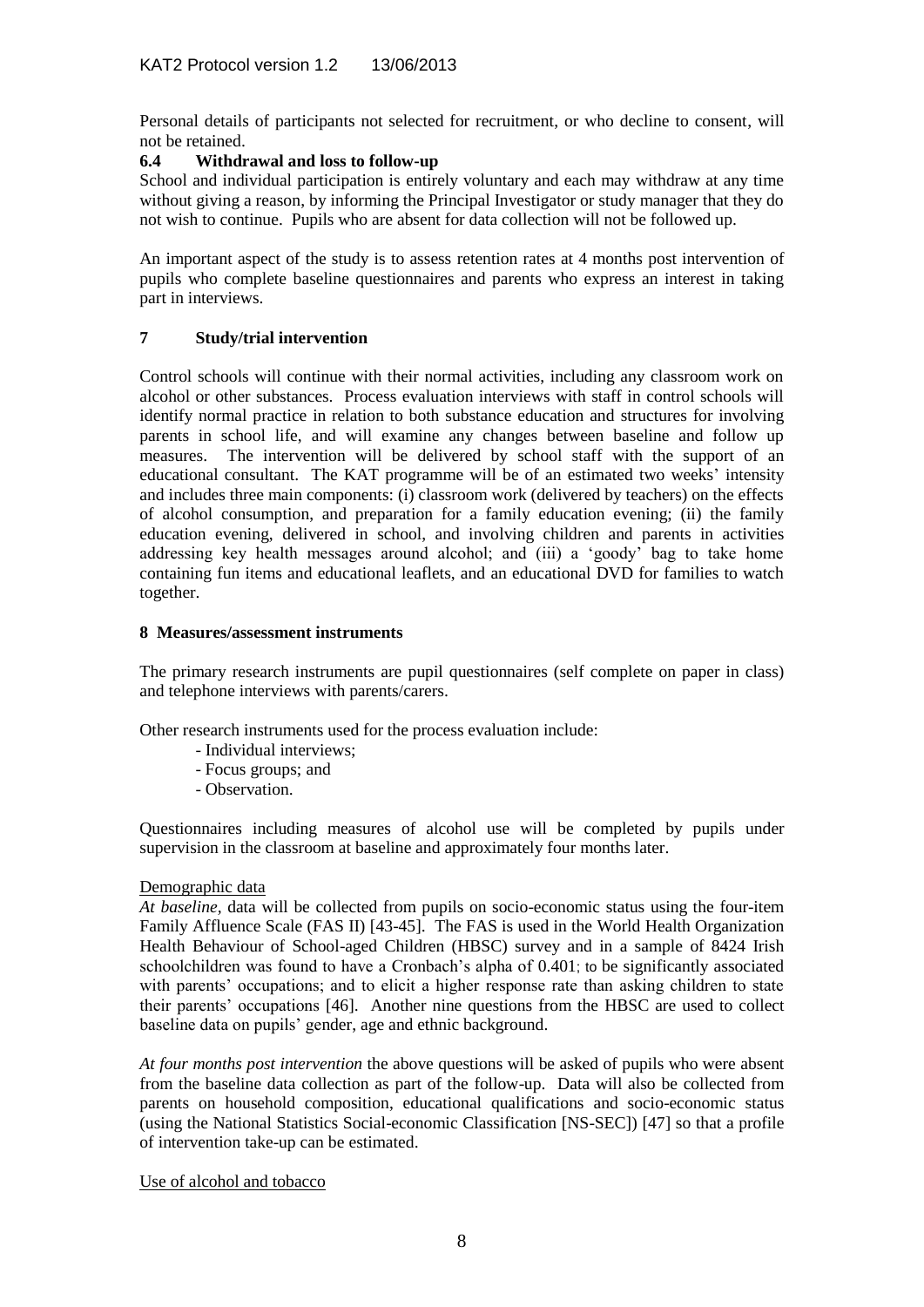*At baseline,* a question asking whether pupils have ever had a proper drink is included. This has been used with children taking part in the randomised controlled trial of the Strengthening Families Programme and is based on an ONS question. A second question from the HBSC survey is also used to ask whether children have ever been drunk. A question on smoking, drinking and drunkenness in the previous thirty days has been included to assess whether KAT has any impact on non-alcohol-related behaviour, and to include a measure of use during the previous thirty days in addition to the questions about "ever" use.

*At four months post intervention,* the questions used at baseline are repeated to measure pupils' alcohol use. The Daily Drinking Questionnaire is used to measure parents' alcohol use [48]. Two additional questions in the parents' questionnaire ask about any change in alcohol-related behaviour during the previous six months. These have been included following qualitative evidence from the pilot study of parental behaviour change following participation in KAT.

#### Family life and communication

*At baseline*, six questions about Family and Home Life from the Kidscreen 52 questionnaire are used:

"This dimension examines the relationship with the parents and the atmosphere in the child's/adolescent's home. It explores the quality of the interaction between the child/adolescent and parent or carer, and the child's/adolescent's feelings towards parents/carers. Particular importance is attached to whether the child/adolescent feels loved and supported by the family, whether the atmosphere at home is comfortable or not and also if the child/adolescent feels treated fairly." [49]

Development and piloting studies demonstrated satisfactory reliability and validity for this dimension independently as well as for the questionnaire as a whole [50]. Ten questions are included to measure targeted parent-child communication about alcohol such as lecturing about alcohol use or giving advice on how to deal with offers of alcoholic drinks (Targeted Parent-Child Communication about Alcohol Scale [TPCCA]) [51]. The Family Activity scale (8 questions on what families do together) from the 2009 Health Behaviour in School-aged Children study questionnaire Welsh Assembly Government (Cardiff): Health Behaviour in School-aged Children (HBSC) Study in Wales (p.45) measures the frequencies of activities involving at least one parent and one child in a family. In terms of the Social Development Model, such activities may constitute opportunities for prosocial involvement. This scale is also used in the Project SFP Cymru trial of the Strengthening Families Programme 10-14 (SFP10-14).

*At four months post intervention*, we will use the Family Communication Scale [52] to measure the quality of communication between parents and children. The authors of the Family Communication Scale also devised the earlier Parent Adolescent Communication Scale (PACS) which measured both openness and problems in parent-adolescent communication [53]. A review of studies which used the PACS revealed that the subscale measuring openness was more predictive and this measure was used to develop the Family Communication Scale. The internal consistency reliability of the scale is .90 based on a US sample of 2,465 individuals and test re-test of .86. For this study, the advantages of using the Family Communication Scale rather than PACS are that it is only half as long (10 items instead of 20) and the same questions can be asked of parents and children. The authors also claim that it is suitable for use with a variety of family structures at different stages of family life. The Family Communication Scale will be used in both the questionnaire for parents and (with slight adaptation) the pupils' questionnaire.

A further measure of family communication specifically in relation to alcohol [54] will be used with both parents and pupils in preference to the Targeted Alcohol Communication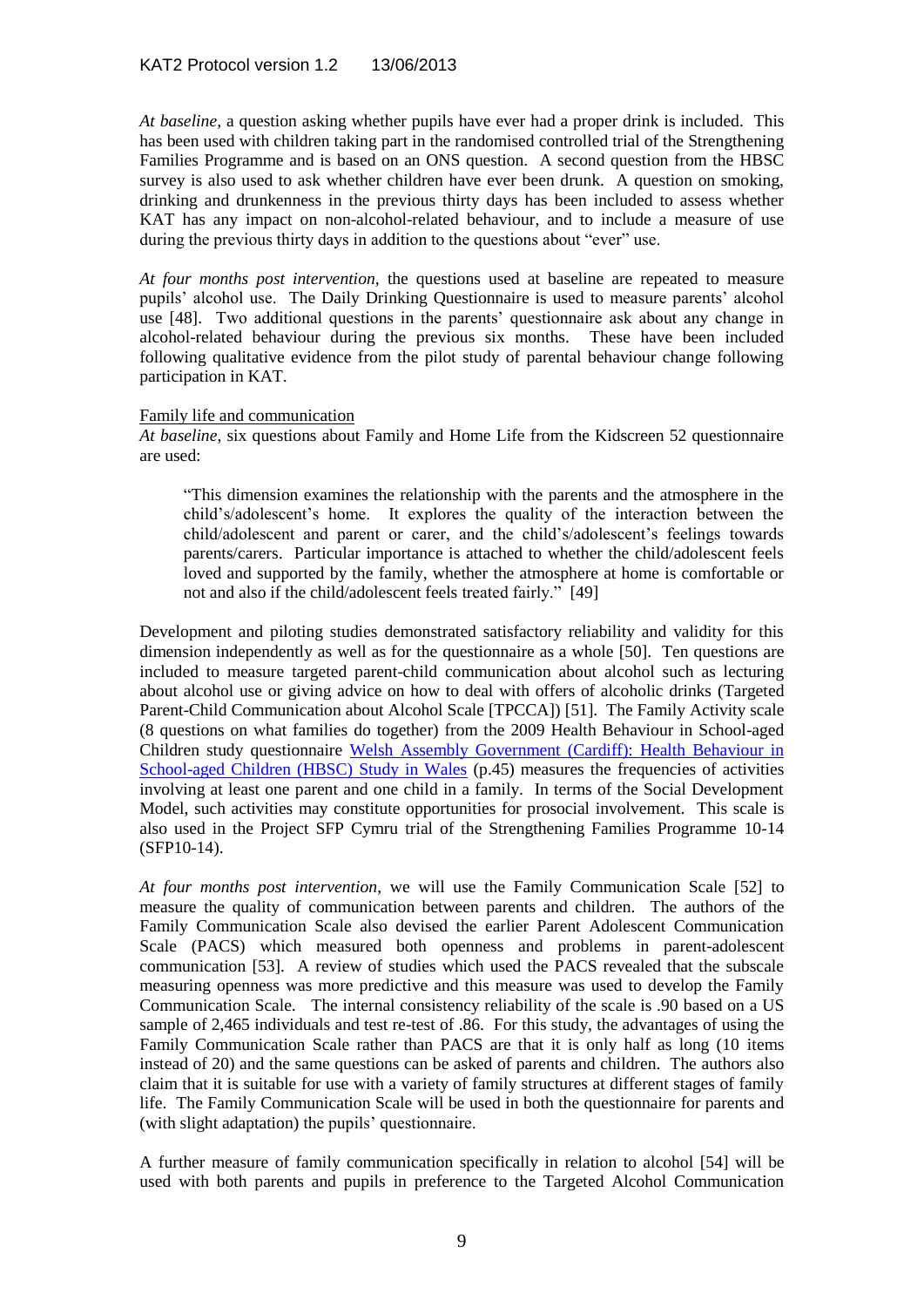Scale which presented some difficulty for pupils at baseline. Ennett et al. have validated parent and pupil versions of the scale [54].

The Family Activity Scale will be included in questionnaires for both parents and pupils and in intervention schools they will also be asked if they went to the KAT fun event and did the classwork (the latter question for pupils only).

## **9 Trial procedures**

## **9.1 Piloting and testing**

Recruitment, data collection and randomisation processes will be tested before use. Parents and young people from two schools (one in Newport, one in Penarth) will be asked to assist with piloting key research materials such as questionnaires. For 4-month follow-up questionnaires with pupils, this will include some method to check what pupils understand by the questions and how to answer them.

We will offer all families who provide data at follow-up a £15 gift voucher. Parents who are invited to take part in face to face interviews will have their travel expenses paid if necessary.

## **9.2 Data collection/assessment**

In classes participating in the trial, pupils present on the day and consenting will be asked to complete a written questionnaire during classroom time, supervised by a member of the research team. Assistance will be provided by researchers or school staff for pupils with low literacy levels or for whom English is not their first language. The number of incomplete questionnaires will be recorded (defined as  $\leq 50\%$  of questions answered). Pupils will be asked to complete follow-up questionnaires at approximately 4 months after the intervention.

Telephone interviews will be conducted with parents at approximately 4 months post intervention by trained telephone interviewers based at Cardiff University.

The study's process evaluation will include observation of a selection of KAT lessons and the KAT family education evening. A sample of parents and young people from the intervention group schools will be invited to participate in discussion groups (pupils) and face to face interviews (parents/carers). School staff in intervention and control group schools will also be invited to participate in face to face interviews. Classroom preparation for the KAT education evening and the education evening itself will be observed in order to gain insight into the delivery of KAT and pupil and parent engagement in the programme. Notes will be taken during observation periods and written up as soon as possible. The observation will be used to inform interview questions and analyses. Teachers who delivered KAT will be invited to participate in semi-structured interviews to explore and understand their experiences of delivering KAT, school context influences, acceptability and implementation. Pupils will be asked to participate in focus groups to explore experiences and communication outcomes from participating in the KAT activities. Parents of the pupils will be invited to participate in interviews to explore family communication and their experiences of the education evening. All interviews and focus groups will be semi-structured with key issues to be addressed prompted through the use of topic guides (i.e. key topics or questions to be covered).

## **10 Statistical considerations**

## **10.1 Randomisation**

**10.2** Schools will be randomly assigned to intervention and control in a 1:1 ratio. The schools will be stratified by size and free school meal entitlement (FSM) and these variables will be used to balance the randomisation. Optimal allocation will be used to carry out the randomisation. Here a balance algorithm is used when pre-defined sequence generation is required or when all units are randomised jointly. Data on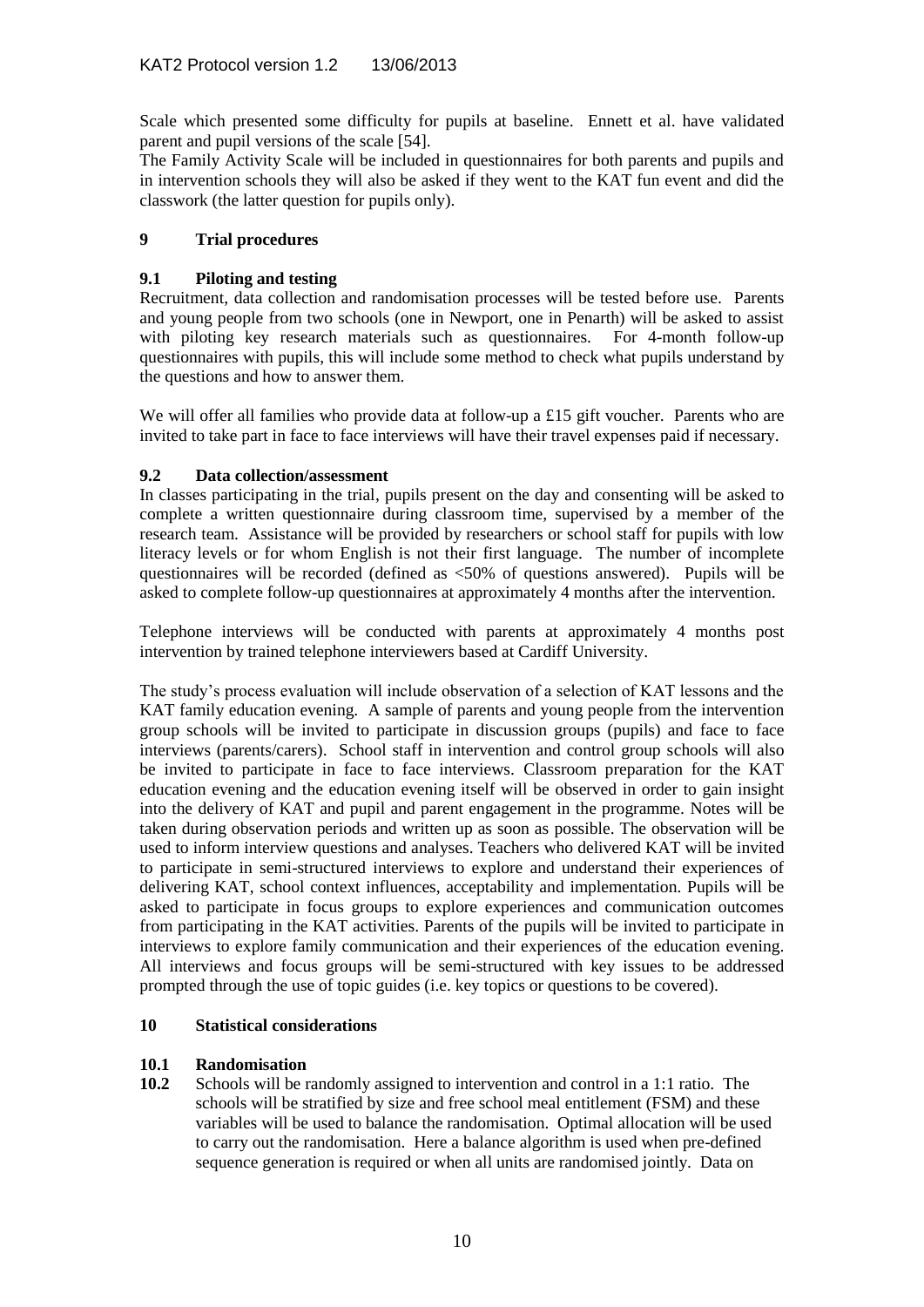school size and free school meal entitlement will be collected at recruitment and used to optimally balance the randomisation.

The total sample size of 8 schools is anticipated to equate to approximately 640 families, which with an estimated consent rate of 50% at baseline will achieve a sample of 320 families; 160 per group. As this is an exploratory trial, it is not powered to detect statistically significant intervention effects, unless these estimated effects are extremely large. The purpose of this exploratory trial is to assess the feasibility and acceptability of the intervention and of trial methods, and to provide estimates of key parameters such as potential effect sizes, recruitment and retention rates of the trial and participation rates of the programme, so that the value and optimal design of an effectiveness trial can be determined.

#### **11 Analysis**

#### **11.1 Main analysis**

Primary analyses will be on an intention to treat (ITT) basis using all randomised participants in the groups they were randomised to regardless of the intervention received.

#### *Participant flow and recruitment*

A major focus of the quantitative data analysis in this exploratory trial will be the ascertainment of consent, response rates, and retention rates for pupils, parents and schools. Summary statistics on consent, withdrawal and dropout will be collated for both trial arms and form the CONSORT [55] flow diagram for clinical trial reporting. The flow of clusters (schools) and individual pupils and their parents through each stage is to be illustrated in a diagram. Specifically, for each arm, the numbers of clusters and participants randomly assigned, receiving intended intervention, completing the study protocol, and analysed for the outcomes.

#### *Baseline data*

Appropriate descriptive summaries of baseline demographic and questionnaire data for pupils and parents from the two study arms will be tabulated. Descriptive summaries will also be produced for baseline data at cluster (school and household) level where appropriate.

#### *Pupil outcomes (4 month follow-up)*

Questionnaire data from the pupils will be analysed using a two-level generalised linear or logistic model (dependent on outcome), with responses from pupils nested within schools fitted using models adjusting for baseline data. Covariates included in the model will include those that were balanced on at randomisation (school size and FSM entitlement). As well as any differences between trial arms, estimates of intra-cluster correlations (ICCs) and broad indicators of effect size will be reported. This will help determine sample size calculations for a future definitive trial. Whilst we acknowledge that a household level cluster is present (siblings within a school), the number of these per school is likely to be very small and will not be incorporated.

#### *Parent outcomes (4 month follow-up)*

Data from parents will also provide some indication of variations between study schools. Data will be collected from both parents in two parent households where possible. Analyses will take account of this, including household as a random effect in any analyses of effect size using a three-level generalised model (parent, household, school).

Analyses of potential effect sizes on outcomes will include analysis of sensitivity to different assumptions about non-response.

#### *Implementation feasibility*

The feasibility of delivering KAT as part of an effectiveness trial will be addressed by the embedded process evaluation. This will further develop the theoretical model of how KAT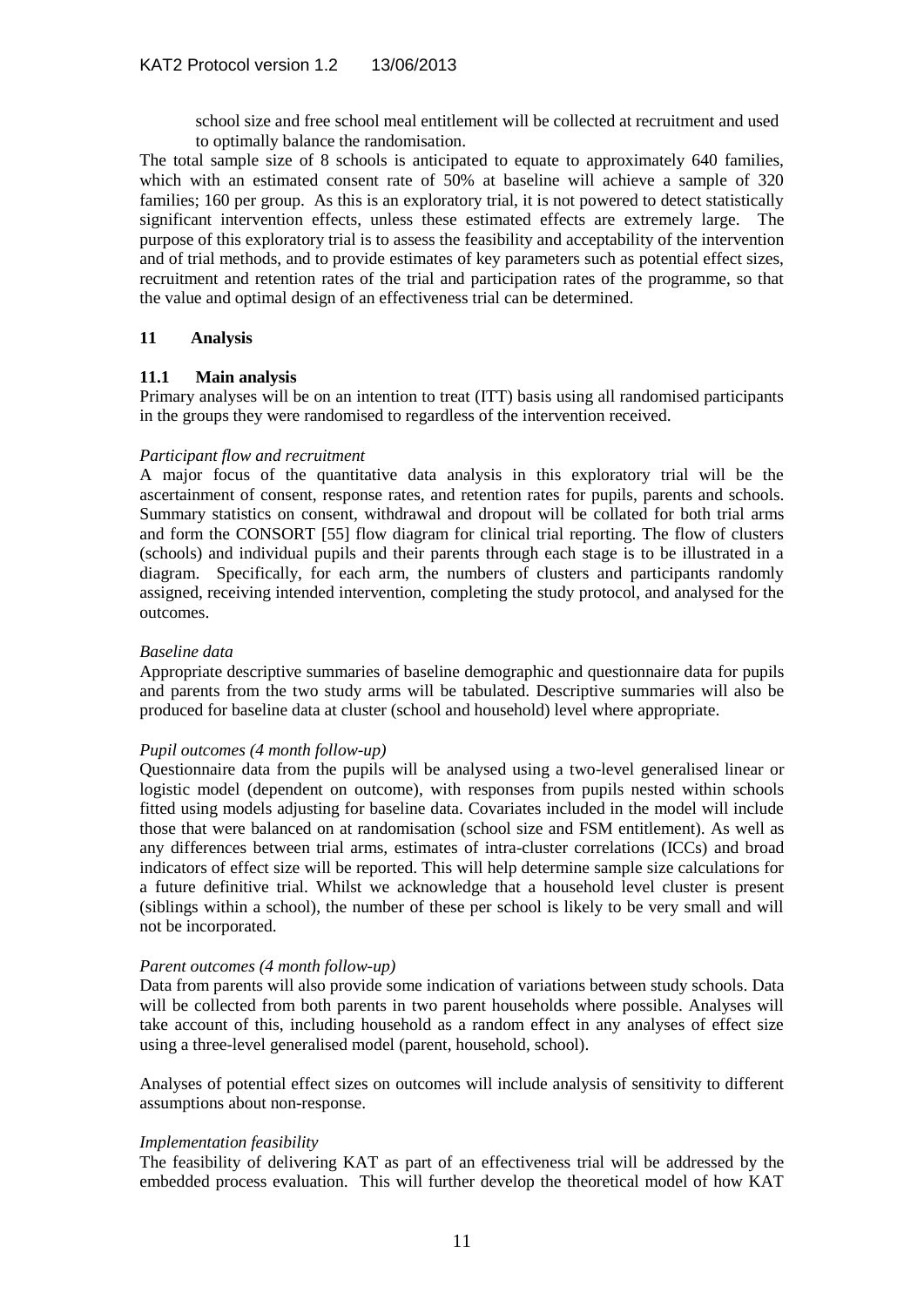works and examine implementation fidelity, programme reach and acceptability. Important functions of the process evaluation will be to examine school context, including provision of other alcohol-focused education in both intervention and control schools, and to examine programme implementation, reach and acceptability of the programme in intervention schools. Interviews with programme deliverers, head teachers, parents  $(n= 5-10$  per school) and focus groups with pupils (n= 1-2 groups per school) will identify and map the intervention as implemented and explore issues of acceptability. The interviews will draw on the framework for process evaluations of complex interventions outlined by Steckler and Linnan [56] that has been used in previous trials [57]. Interviews and focus groups will be conducted shortly after intervention delivery in schools. Interviews, focus groups and observation notes will be recorded and transcribed (with participants' permission) and imported into the data analysis package NVivo and subjected to thematic analysis. The data will be coded and assigned to themes which will be used to refine the initial coding framework of KAT that is developed from process evaluation literature, previous empirical research, field notes and interview questions. Feasibility of research methods and of school organisation will be assessed by observation in intervention schools using structured schedules, and through interviews with school staff and other delivery staff.

## **11.2 Sub-group & interim analysis**

No formal subgroup analyses are planned. However, exploratory analysis of the impact of gender, social class, and ethnicity (if numbers permit) on the effect of the intervention could be carried out.

## **11.3 Cost effectiveness**

To enable an economic evaluation to be conducted as part of a future effectiveness trial we will document in as much detail as possible the key cost and outcomes domains. We will seek to employ a partial-societal perspective and identify and measure all relevant inputs and contributions by young people, parents, schools and other agencies to all aspects of the intervention and its processes and procedures. The extent to which these inputs can be translated into financial costs will be considered based on the availability and suitability of appropriate unit costs. The primary and secondary outcomes will be considered for their suitability as measures of output and outcomes for an economic evaluation, and to inform the nature of the evaluation to be conducted. The feasibility of data collection instruments as part of an effectiveness trial will also form an important part of this feasibility study.

## **11.4 Data storage and retention**

All work will be carried out in accordance with the requirements of the Data Protection Act 1998. In line with the Medical Research Council's guidance on Personal Information in Medical Research, we intend to retain all research data for 20 years after the end of the study. This is to allow further research to take place, and to allow any queries or concerns about the conduct of the study to be addressed. In order to maintain the accessibility of the data the files will be refreshed annually and upgraded if required. All electronic project data will be stored confidentially on password protected servers maintained on the Cardiff University Network

## **12 Study/trial closure**

The end of the study/trial will be considered as the date on which the last participant has completed their follow-up assessment.

## **13 Regulatory issues**

## **13.1 Ethical approval**

Ethical approval for the study was given by the Cardiff School of Social Sciences Research Ethics Committee [SREC reference SREC/697] on 26 January 2011.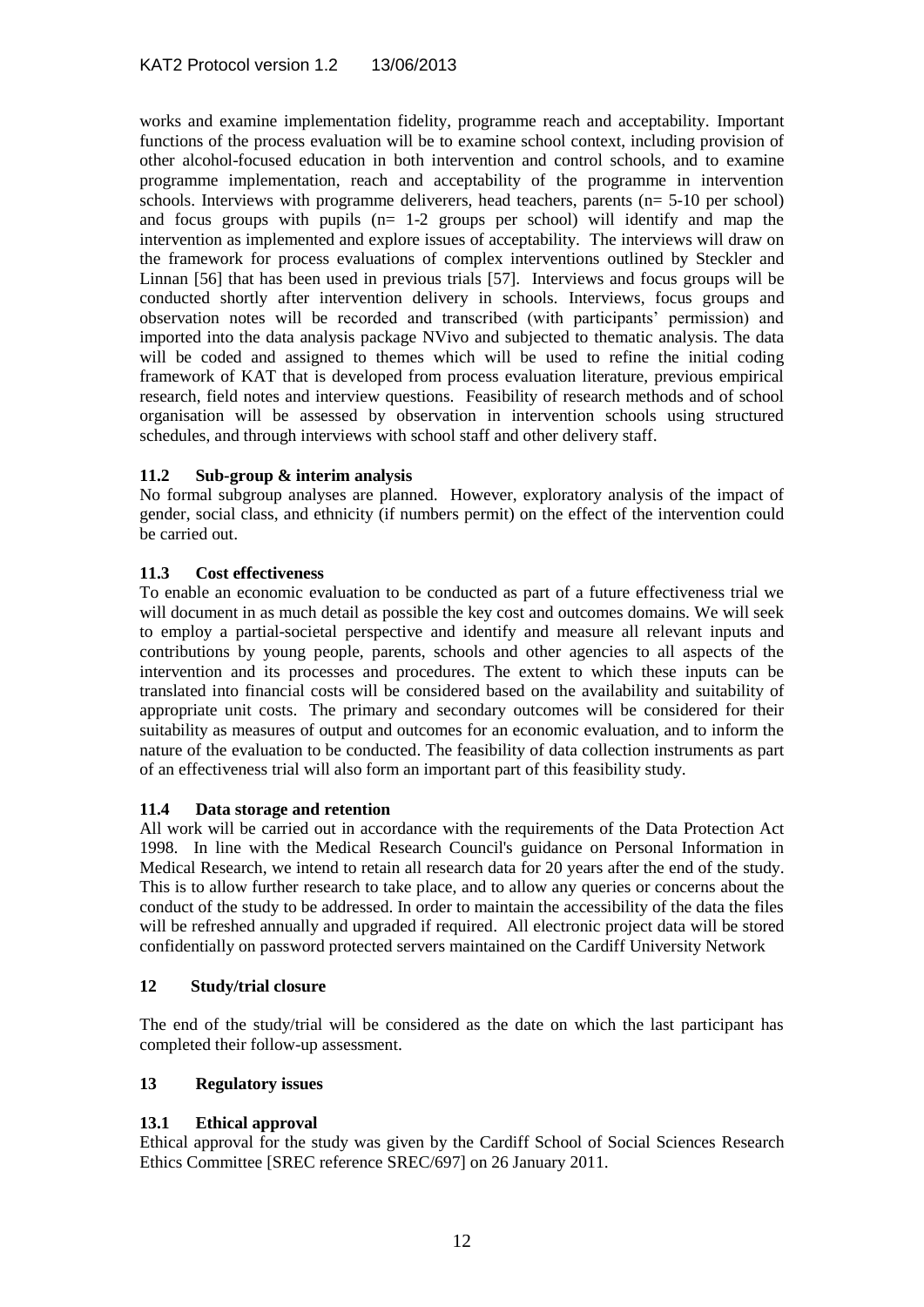## **13.2 Consent**

Each head teacher will be asked to sign a formal commitment for their school to take part in the study. The commitment will describe the roles and responsibilities of the school and the research team during the research period at the school. Individual teachers will be asked to give informed consent to take part in the research and will be assured that if they decide not to participate, their decision will be handled confidentially.

In each school a member of the research team will speak to class groups who have been selected to take part in the study. Pupils will be provided with an information sheet and an oral description of the study, and have the chance to ask questions. Parents/carers will be sent two letters – a detailed information sheet, and a brief follow-up letter. These letters ask parents/carers to: return a reply slip to the research team with their contact details if they wish to participate in the study; and to contact the school if they do not wish their child to participate in the trial. Approximately one week later a member of the research team will visit the class, and ask pupils who are willing to participate to complete a written questionnaire. The front page of the questionnaire comprises an assent form for pupils to complete.

Letters will be sent to parents/carers before telephone interviews seeking their written consent. For face-to-face interviews, written consent from parents/carers and school staff will be obtained at the time of the interview.

## **13.3 Confidentiality**

The Chief Investigator and the research team will preserve the confidentiality of participants in accordance with the Data Protection Act 1998.

Data from questionnaires will be encrypted at the point of entry and stored in anonymised form, using participant identification numbers and a separate file containing the participant numbers and corresponding participant names will be held. Each participant will be allocated a numerical identifier. Index lists with study participant numbers and names will be held separately from the project data. Both files will be stored in secure password protected folders with restricted access.

The process evaluation will involve conducting interviews and focus groups. No individuals' names will be included in transcripts, but real names will be replaced with pseudonyms. A list of participant names and pseudonyms will be held in a separate location. Digital recordings of interviews/focus groups will be stored securely, and will be held separately from transcripts and information on participant identities. All focus-group participants will be asked to treat the discussion as strictly confidential. In reporting the results of the process evaluation, care will be taken to use quotations which do not reveal the identity of respondents.

All data, including audio recordings, will be encrypted whenever it is necessary; for example if data are transferred outside the secured server.

All data collected as part of the trial will be treated as confidential and will be viewed only by members of the trial team; anonymised data will be used wherever possible. The main circumstances under which the researchers would break confidentiality are where participants were at risk of serious harm. This would be most likely to occur as a result of a disclosure during a focus group, or if responses to questionnaires raised serious concerns regarding individuals' emotional wellbeing. All participants will be informed that if they disclose information about neglect, abuse, serious suicidal thoughts or self harm that we will pass this information on to an appropriate source; their consent for this will be sought prior to the collection of any data. The study will adhere to the Cardiff University policy on safeguarding children and vulnerable adults. All research participants will be informed of the circumstances under which confidentiality would have to be broken.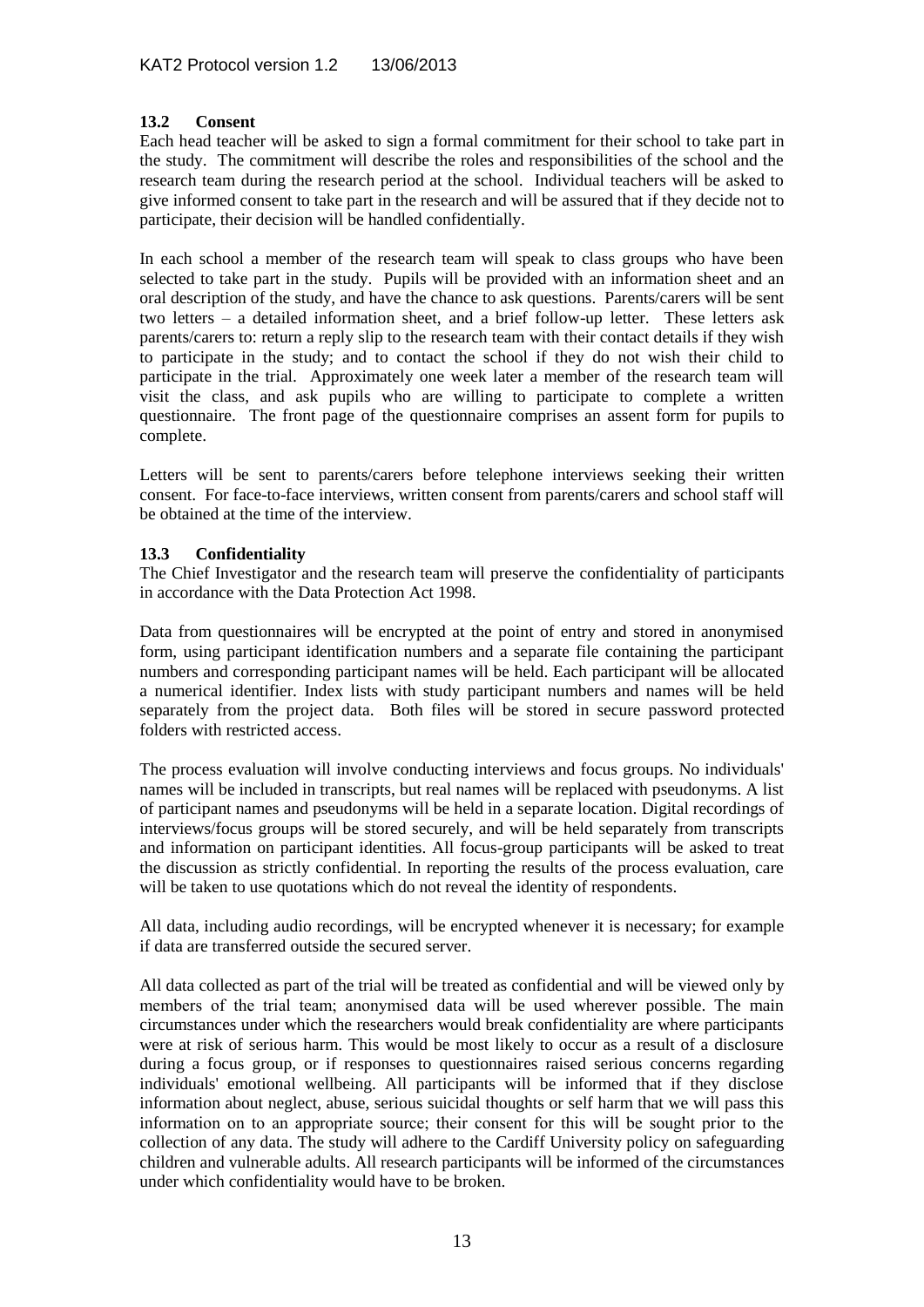## **13.4 Indemnity**

Cardiff University will provide indemnity and compensation in the event of a claim by, or on behalf of participants, for negligent harm as a result of the study design and/or in respect of the protocol authors/research team. Cardiff University does not provide compensation for non-negligent harm.

## **13.5 Study/trial sponsorship**

Cardiff University will act as sponsor for the trial.

### **13.6 Funding**

The trial is funded by the National Institute for Health Research Public Health Research Programme. The grant awarded is £193, 290.

#### **14 Study/trial management**

The study will have a full time trial manager, supported by the chief investigator (Dr Jeremy Segrott). They will meet weekly. The study will be managed by a Trial Management Group comprising the co-applicants on the original funding application, the process evaluation PhD student, and the DECIPHer Involving Young People Research Officer.

A stakeholders group for representatives of local delivery teams will be formed, including Gwent Police, the Welsh Government, schools, and the Healthy Schools team in Newport. This group will advise on the implementation and future development of the programme, and provide a way for key partners to be informed of developments with the trial.

#### **15 Data monitoring & quality assurance**

#### **15.1 SSC (Study Steering Committee)**

An independent Study Steering Committee will be formed, comprising:

- an independent chair:
- two other independent members;
- two member of the Study's Trial Management Group (including the PI); and
- a consumer representative (probably a head teacher from one of the study schools)

The study funder (NIHR) will be informed of all meetings and invited to attend.

## **15.2 DMC (Data Monitoring Committee)**

A Data Monitoring Committee will not be created, and this decision is in line with guidance produced by the National Patient Safety Agency on DMCs (NPSA, 201). It is not necessary to establish a DMC because: a) the study is assessing intervention feasibility, not measuring its impact on health behaviours; b) because of this aim the trial protocol is unlikely to modified regardless of any interim data analysis; c) the risks associated with participation in the trial and the intervention are very low; and d) data are being collected over a short time period (4 months).

## **15 Publication policy**

All publications and presentations relating to the study will be authorised by the Trial Management Group.

In line with the British Sociological Association's Authorship Guidelines [58], authorship of published trial reports and papers will be reserved for those who have made significant intellectual contribution to the research.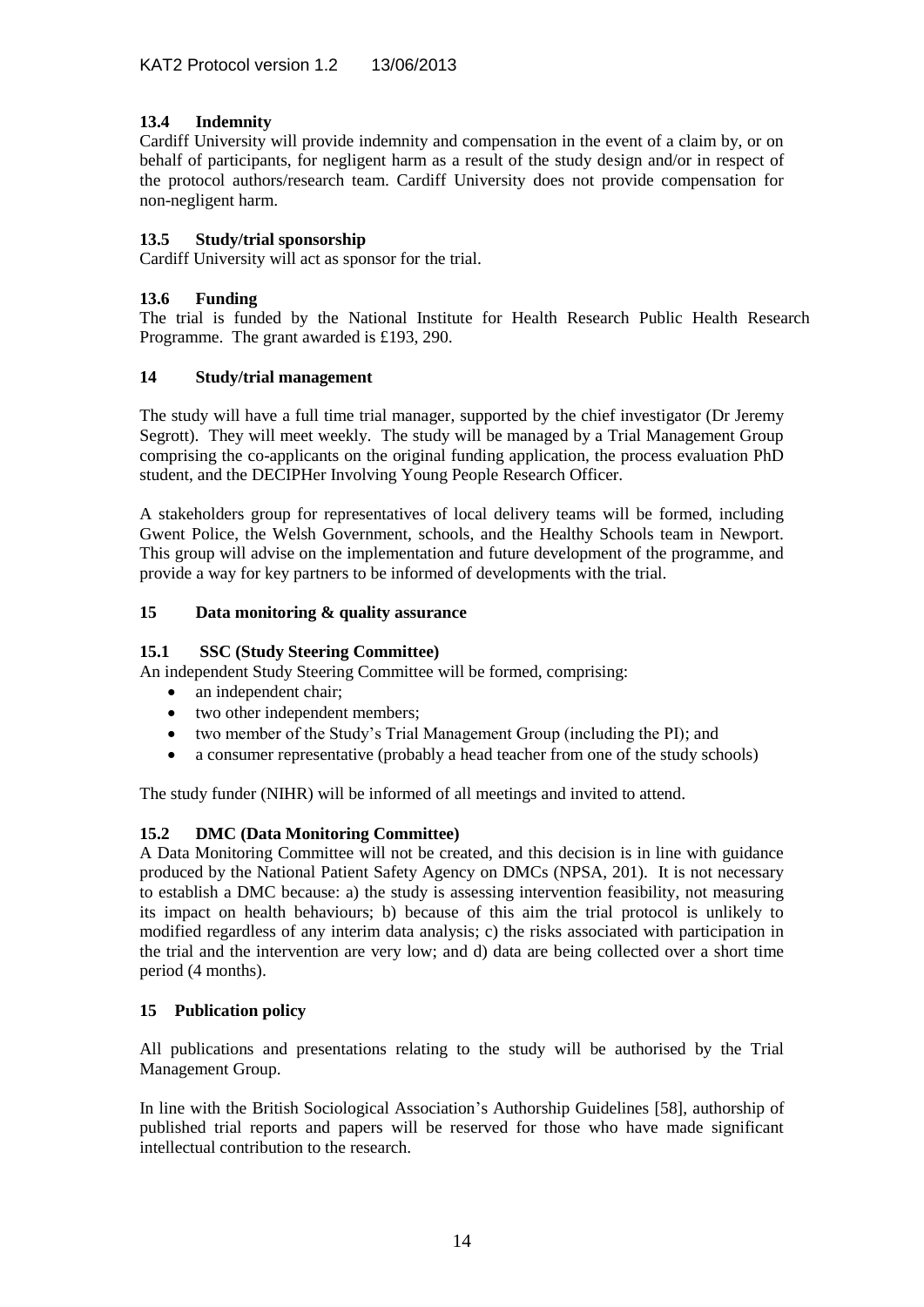1) Everyone who is listed as an author should have made a substantial direct academic contribution (i.e. intellectual responsibility and substantive work) to at least two of the four main components of a typical scientific project or paper:

- a) Conception or design.
- b) Data collection and processing.

c) Analysis and interpretation of the data.

d) Writing substantial sections of the paper (e.g. synthesising findings in the literature review or the findings/results section).

2) Everyone who is listed as an author should have critically reviewed successive drafts of the paper and should approve the final version.

3) Everyone who is listed as author should be able to defend the paper as a whole (although not necessarily all the technical details).

All individuals who contribute to a report or paper without fulfilling the criteria for authorship will be named and their affiliation listed in an acknowledgement section, unless they explicitly request otherwise.

#### **16 Milestones**

| Task/goal                                                     | Date                       |
|---------------------------------------------------------------|----------------------------|
| Recruitment of schools                                        | Autumn 2011/January 2012   |
| Baseline data collection (pupils only) via questionnaires     | January 2012-March 2012    |
| Finalise content of 4 month questionnaire (parents)           | mid June 2012              |
| Finalise content of 4 month questionnaire (pupils)            | mid June $2012$            |
| Publish protocol                                              | June/July 2012             |
| 4 month follow up data collection (pupils) via questionnaires | July-October 2012          |
| 4 month follow up data collection (parents) via telephone     |                            |
| interviews                                                    | September/October 2012     |
| Main analysis                                                 | October 2012-February 2013 |
| Dissemination of results                                      | March 2013-June 2013       |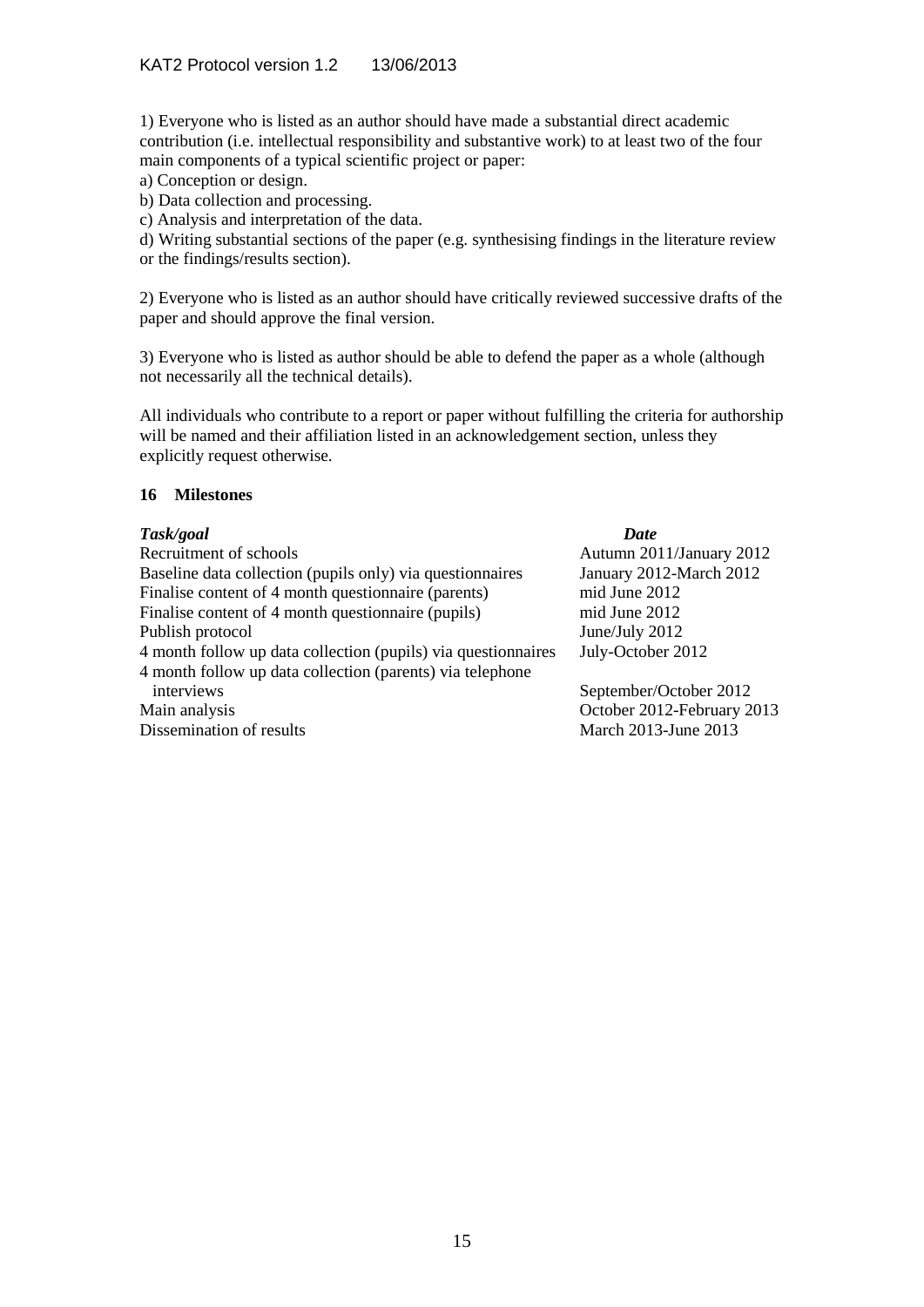# **Appendix 1: Logic model for KAT study**

| Inputs                                                                                                                                                          | <b>Outputs</b>                                                                                                                                                                                                                                                                                                                                                                                                                                 |                                                                                                                                 | <b>Study outcomes</b>                                                                                                  |                                                                                                                                                                                                                                                                                                                                                                                                                                                                                                                                                                                                                                                                                                                                                                                                                                                                                                                                                                                                                           |                                                                                                                                                                                                       |
|-----------------------------------------------------------------------------------------------------------------------------------------------------------------|------------------------------------------------------------------------------------------------------------------------------------------------------------------------------------------------------------------------------------------------------------------------------------------------------------------------------------------------------------------------------------------------------------------------------------------------|---------------------------------------------------------------------------------------------------------------------------------|------------------------------------------------------------------------------------------------------------------------|---------------------------------------------------------------------------------------------------------------------------------------------------------------------------------------------------------------------------------------------------------------------------------------------------------------------------------------------------------------------------------------------------------------------------------------------------------------------------------------------------------------------------------------------------------------------------------------------------------------------------------------------------------------------------------------------------------------------------------------------------------------------------------------------------------------------------------------------------------------------------------------------------------------------------------------------------------------------------------------------------------------------------|-------------------------------------------------------------------------------------------------------------------------------------------------------------------------------------------------------|
|                                                                                                                                                                 | Actions                                                                                                                                                                                                                                                                                                                                                                                                                                        | Participants                                                                                                                    | Short-                                                                                                                 | Medium-                                                                                                                                                                                                                                                                                                                                                                                                                                                                                                                                                                                                                                                                                                                                                                                                                                                                                                                                                                                                                   | Long-                                                                                                                                                                                                 |
| - Research staff<br>& funding;<br>- Education<br>consultant;<br>- KAT<br>programme<br>materials;<br>- KAT logic<br>model<br>. . will enable us<br>$to \ldots$ . | - Recruit & randomise<br>schools;<br>- Recruit parents &<br>children;<br>- Develop & pilot<br>research tools;<br>- Visit schools;<br>- Write letters &<br>information sheets for<br>participants;<br>- Observe KAT delivery;<br>- Interview parents and<br>school staff;<br>- Conduct baseline &<br>follow-up questionnaire<br>surveys;<br>- Hold focus groups with<br>pupils;<br>- Monitor costs;<br>- Analyse data<br>$\ldots$ with $\ldots$ | - 4 control schools<br>- 4 intervention<br>schools<br>- Pupils & parents<br>from each school<br>$\ldots$ in order to<br>achieve | - Effective<br>relationships with<br>schools;<br>- KAT class work;<br>- KAT fun evenings<br>which will<br>enable us to | 1. Estimate:<br>(for KAT programme)<br>- Quality of programme delivery<br>- Reach, including equality of engagement<br>across socio-economic groups and<br><b>localities</b><br>- Acceptability<br>(for study)<br>- Participant recruitment and retention<br>rates (cluster and individual)<br>- Feasibility and acceptability to<br>participants of measuring:<br>iii. Past month alcohol consumption<br>frequency (pupils)<br>iii. Past month drunkenness (pupils)<br>iv. Pro-social communication in families<br>(pupils and parents)<br>v. Parental drinking behaviours (parents)<br>vi. Socio-economic status and educational<br>background (pupils and parents)<br>- Potential effect sizes that are likely to be<br>detected as part of an effectiveness trial<br>and an appropriate sample size<br>- Feasibility and cost of the proposed<br>methods for measurement of the primary<br>and secondary outcomes.<br>2. Pilot methods for assessing cost<br>effectiveness as part of a future<br>effectiveness trial | (for KAT programme)<br>- Refine KAT logic model<br>- Identify optimal delivery<br>structures and systems<br>(for study)<br>- Determine whether to<br>proceed with designing an<br>effectiveness trial |
|                                                                                                                                                                 |                                                                                                                                                                                                                                                                                                                                                                                                                                                |                                                                                                                                 |                                                                                                                        | $\dots$ and use these findings to $\dots$                                                                                                                                                                                                                                                                                                                                                                                                                                                                                                                                                                                                                                                                                                                                                                                                                                                                                                                                                                                 |                                                                                                                                                                                                       |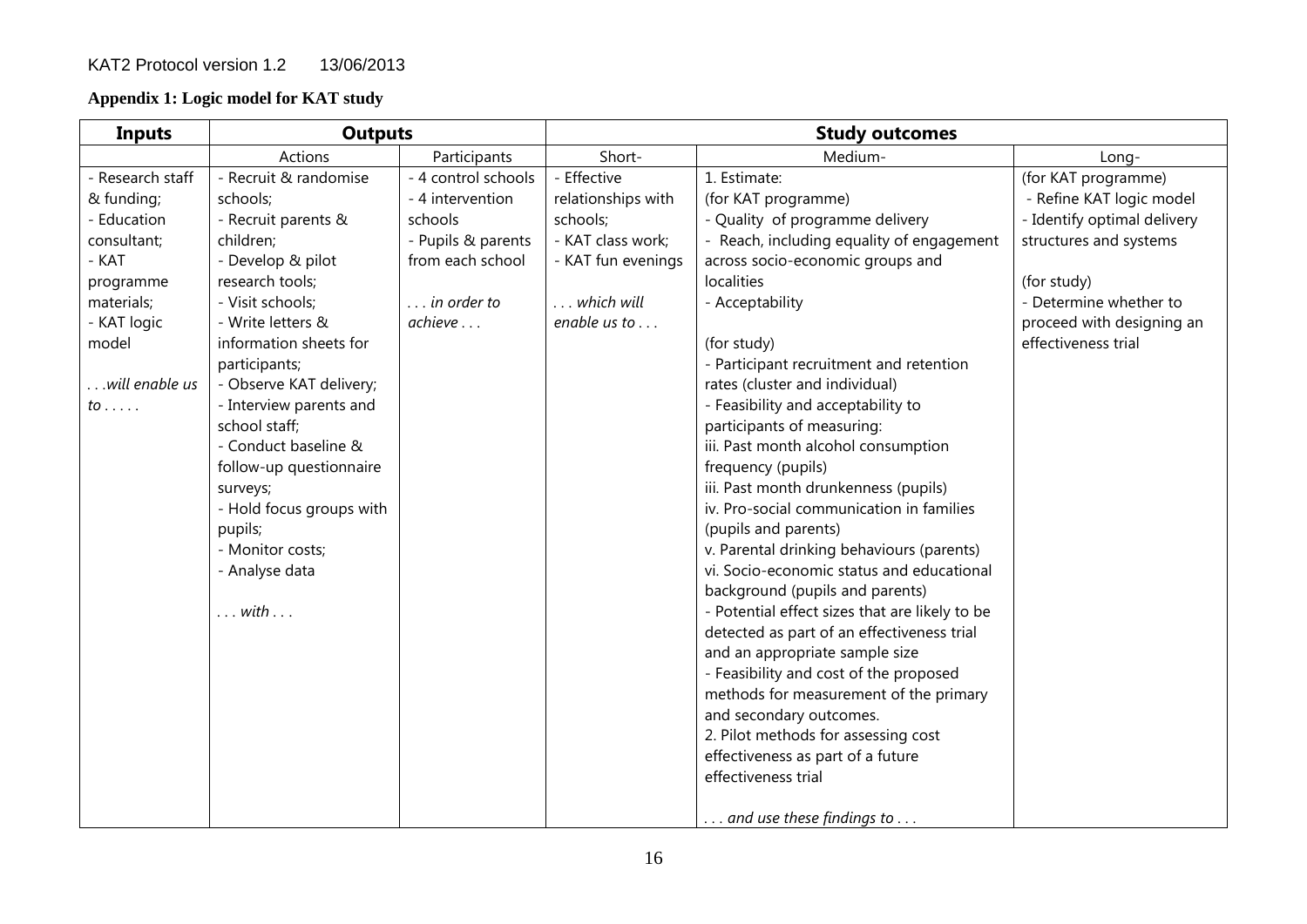# KAT2 Protocol version 1.2 13/06/2013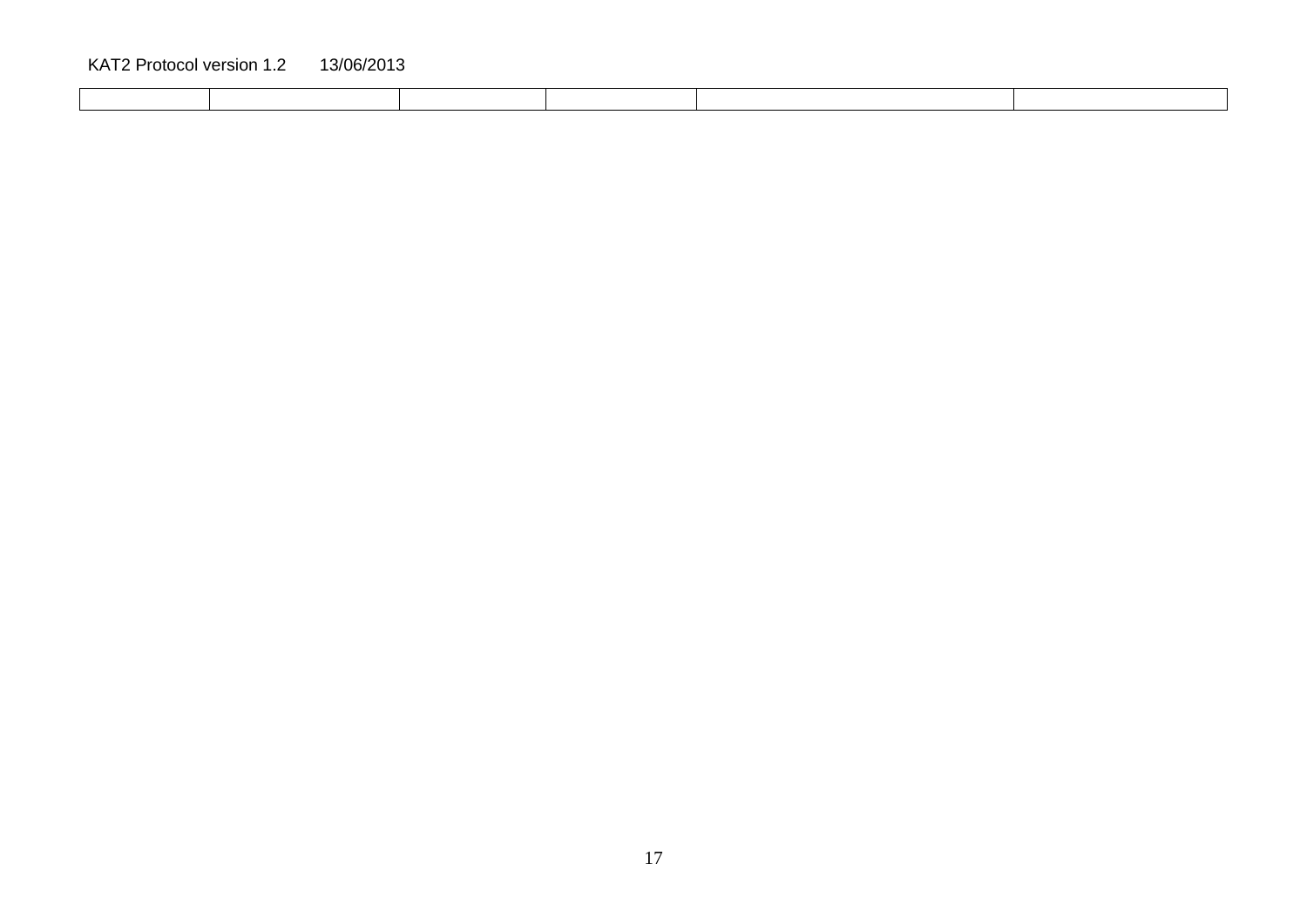**Appendix 2: CONSORT diagram for KAT study**

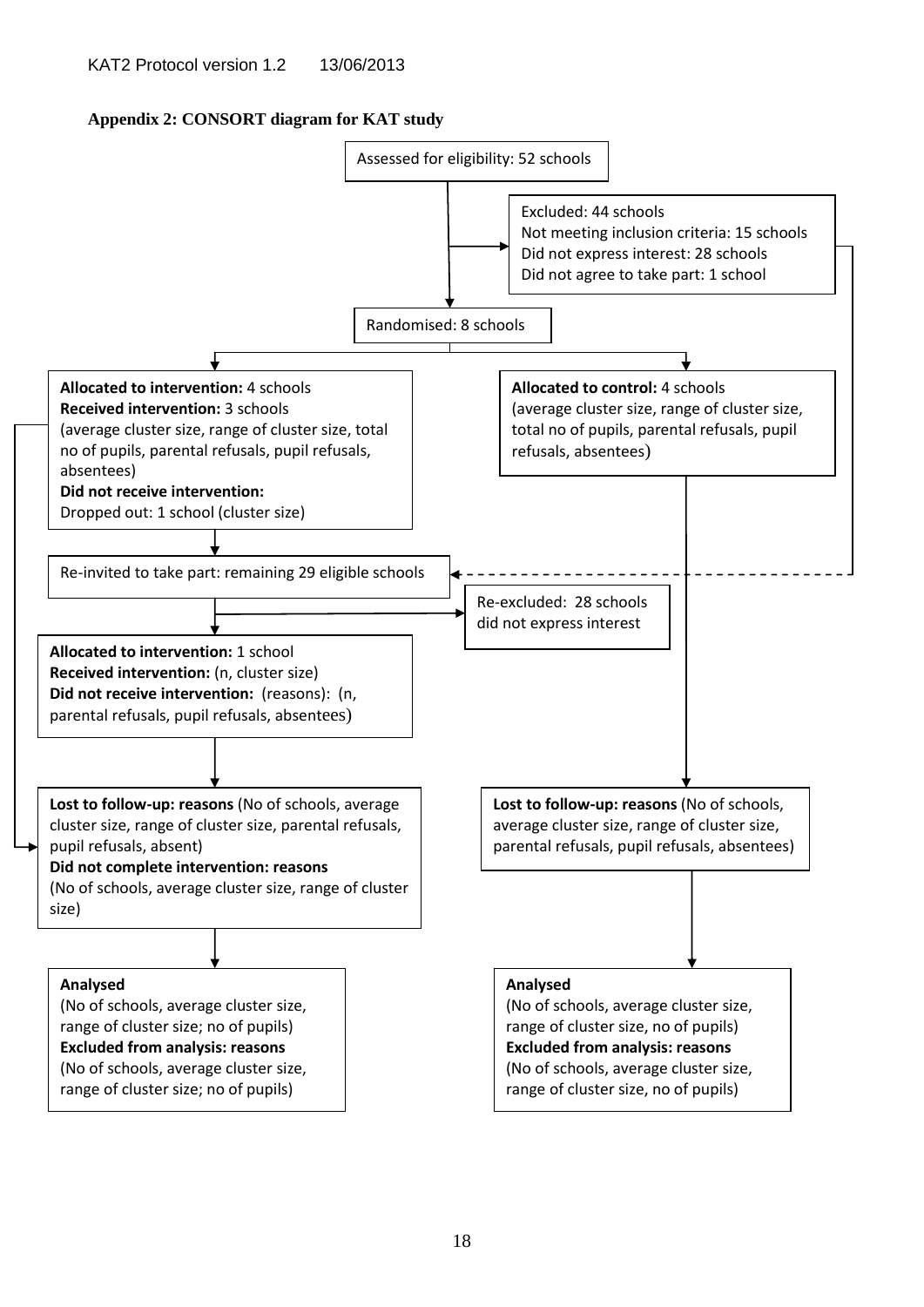# **17 References**

- 1. Bellis M, Hughes K, Morleo M, Tocque K, Hughes S, Allen T, Harrison D, Fe-Rodriguez E: **Predictors of risky alcohol consumption in schoolchildren and their implications for preventing alcohol-related harm**. *Substance Abuse Treatment, Prevention, and Policy*  2007, **2**(1):15.
- 2. Smith L, Foxcroft DR: **Drinking in the UK: An Exploration of Trends**. In*.* York: Joseph Rowntree Foundation; 2009.
- 3. Currie C, Nic Gabhainn S, Godeau E, Roberts C, Smith R, Currie D, Picket W, Richter M, Morgan A, Barnekow V: **Inequalities in young people's health: HBSC international report from the 2005/2006 survey**. In*.* Edinburgh: World Health Organization Regional Office for Europe; 2008.
- 4. Hibell B, Guttormsson U, Ahlström S, Balakireva O, Bjarnason T, Kokkevi A, Kraus L: **The 2007 ESPAD Report: Substance Use Among Students in 35 European Countries**. In. Stockholm: The Swedish Council for Information on Alcohol and other Drugs (CAN); 2009.
- 5. Arria A, Kuhn V, Caldeira K, O'Grady K, Vincent K, Wish E: **High school drinking mediates the relationship between parental monitoring and college drinking: A longitudinal analysis**. *Substance Abuse Treatment, Prevention, and Policy* 2008, **3**(1):6.
- 6. **No Half-measures: A report on the impact of alcohol misuse on the work of emergency service and emergency healthcare workers**  [http://www.alcoholconcern.org.uk/files/20031125\_131932\_No%20Half%20Measures%20 Report.pdf]
- 7. Wynn S, Schulenberg J, Kloska D, Laetz V: **The Mediating Influence of Refusal Skills in Preventing Adolescent Alcohol Misuse (p 390-395)**. *Journal of School Health* 1997, **67**(9):390-395.
- 8. Moffitt TE: **Adolescence-Limited and Life-Course-Persistent Antisocial Behavior: A Developmental Taxonomy**. *Psychological Review* 1993, **100**(4):674-701.
- 9. Hawkins JD, Graham JW, Maguin E, Abbott R, Hill KG, Catalano RF: **Exploring the effects of age of alcohol use initiation and psychosocial risk factors on subsequent alcohol misuse**. *J Stud Alcohol* 1997, **58**(3):280 - 290.
- 10. Hingson RW, Heeren T, Winter MR: **Age at Drinking Onset and Alcohol Dependence: Age at Onset, Duration, and Severity**. *Arch Pediatr Adolesc Med* 2006, **160**(7):739-746.
- 11. Ward B, Snow P: **The role of families in preventing alcohol-related harm among young people**. *Prevention Research Quarterly* 2008(5).
- 12. *Austin B*, *Bryan H*, *Hailes J*, *Parsons C*, *Stow W*: **On Track Multi-Agency Projects in Schools and Communities: A Special Relationship**. *Children and Society* 2006, **20**(1):40- 53.
- 13. Velleman R: **Alcohol prevention programmes: A review of the literature for the Joseph Rowntree Foundation (part two)**. In*.*: Jospeph Rowntree Foundation; 2009.
- 14. Jones L, Sumnall H, Burrell K, McVeigh J, Bellis MA: **Universal Drug Prevention**. In*.* Liverpool: National Collaborating Centre for Drug Prevention; 2006.
- 15. Dishion TJ, Kavanagh K: **A multilevel approach to family-centered prevention in schools: Process and outcome**. *Addictive Behaviors* 2000, **25**(6):899-911.
- 16. Lloyd C, Joyce R, Hurry J, Ashton M: **The effectiveness of primary school drug education**. *Drugs-Education Prevention and Policy* 2000, **7**(2):109-126.
- 17. Marlatt GA, Witkiewitz K: **Harm reduction approaches to alcohol use: Health promotion, prevention, and treatment**. *Addictive Behaviors* 2002, **27**(6):867-886.
- 18. Petrie J, Bunn F, Byrne G: **Parenting programmes for preventing tobacco, alcohol or drugs misuse in children <18: a systematic review**. *Health Educ Res* 2007, **22**(2):177-191.
- 19. Cuijpers P: **Three decades of drug prevention research**. *Drugs-Education Prevention and Policy* 2003, **10**(1):7-20.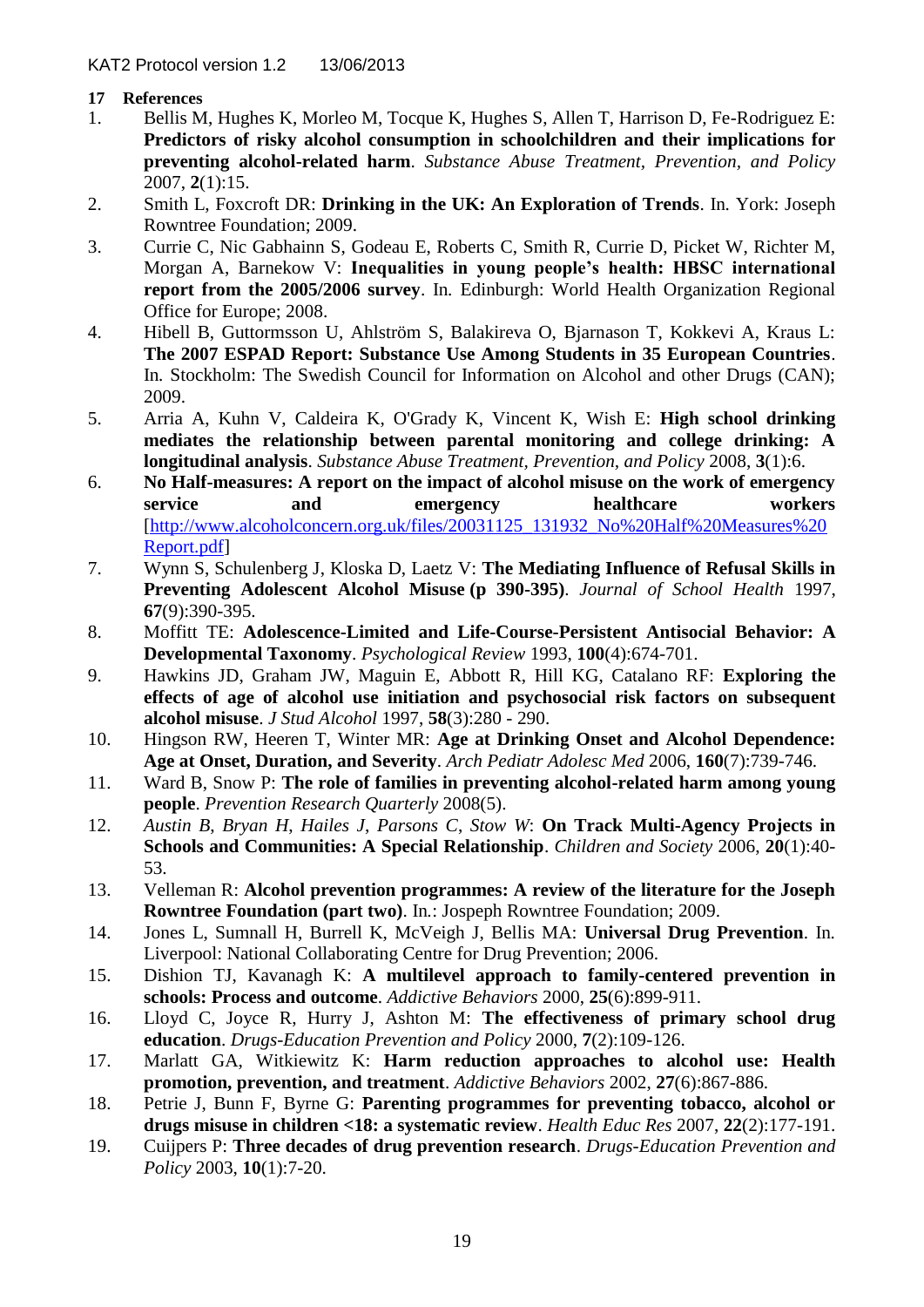KAT2 Protocol version 1.2 13/06/2013

- 20. Perry CL, Williams CL, VeblenMortenson S, Toomey TL, Komro KA, Anstine PS, McGovern PG, Finnegan JR, Forster JL, Wagenaar AC *et al*: **Project Northland: Outcomes of a communitywide alcohol use prevention program during early adolescence**. *American Journal of Public Health* 1996, **86**(7):956-965.
- 21. Velleman RDB, Templeton LJ, Copello AG: **The role of the family in preventing and intervening with substance use and misuse: a comprehensive review of family interventions, with a focus on young people**. *Drug and Alcohol Review* 2005, **24**:93-109.
- 22. Spoth RL, Redmond C, Trudeau L, Shin C: **Longitudinal substance initiation outcomes for a universal preventive intervention combining family and school programs**. *Psychology of Addictive Behaviors* 2002, **16**(2):129-134.
- 23. Garmiene A, Žemaitiene N, Zaborskis A: **Family time, parental behaviour model and the initiation of smoking and alcohol use by ten-year-old children: an epidemiological study in Kaunas, Lithuania**. *BMC Public Health* 2006, **6**(1):287.
- 24. Faggiano F, Vigna-Taglianti F, Burkhart G, Bohrn K, Cuomo L, Gregori D, Panella M, Scatigna M, Siliquini R, Varona L *et al*: **The effectiveness of a school-based substance abuse prevention program: 18-Month follow-up of the EU-Dap cluster randomized controlled trial**. *Drug and Alcohol Dependence* 2010, **108**(1-2):56-64.
- 25. Van Der Kreeft P, Wiborg G, Galanti MR, Siliquini R, Bohrn K, Scatigna M, Lindahl AM, Melero JC, Vassara M, Faggiano F *et al*: **'Unplugged': A new European school programme against substance abuse**. *Drugs-Education Prevention and Policy* 2009, **16**(2):167-181.
- 26. Stead M, Stradling B, MacKintosh AM, MacNeil M, Minty S, Eadie D, Team BE: **Delivery of the Blueprint Programme**. In*.* Stirling: Institute for Social Marketing; 2007.
- 27. Mihalic S, Irwin K: **Blueprints for Violence Prevention: From Research to Real-World Settings - Factors Influencing the Successful Replication of Model Programs**. *Youth Violence and Juvenile Justice* 2003, **1**(4):307-329.
- 28. Coombes L, Allen D, Marsh M, Foxcroft DR: **Implementation of the Strengthening Families Program (SFP)10-14 in Barnsley: The Perspectives of Facilitators and Families**. In*.* Oxford: Oxford Brookes University; 2006.
- 29. Spoth R, Redmond C: **Research on Family Engagement in Preventive Interventions: Toward Improved Use of Scientific Findings in Primary Prevention Practice**. *The Journal of Primary Prevention* 2000, **21**(2):267-284.
- 30. Guyll M, Spoth R, Redmond C: **The Effects of Incentives and Research Requirements on Participation Rates for a Community-Based Preventive Intervention research Study**. *Journal of Primary Prevention* 2003, **24**(1):25-41.
- 31. Redmond C, Spoth R, Trudeau L: **Family- and community-level predictors of parent support seeking**. 2002, **30**(2):153-171.
- 32. Bayer JK, Hiscock H, Morton-Allen E, Ukoumunne OC, Wake M: **Prevention of mental health problems: rationale for a universal approach**. *Archives of Disease in Childhood*  2007, **92**(1):34-38.
- 33. Wiggins M, Bonell C, Sawtell M, Austerberry H, Burchett H, Allen E, Strange V: **Health outcomes of youth development programme in England: prospective matched comparison study**. *British Medical Journal* 2009, **339**.
- 34. Cleveland MJ, Feinberg ME, Bontempo DE, Greenberg MT: **The Role of Risk and Protective Factors in Substance Use Across Adolescence**. *Journal of Adolescent Health*  2008, **43**(2):157-164.
- 35. Catalano RF, Hawkins JD: **The Social Development Model: A Theory of Antisocial Behavior**. In: *Delinquency and Crime: Current Theories.* edn. Edited by Hawkins JD. Cambridge: Cambridge University Press; 1996: 149-197.
- 36. Catalano RF, Park J, Harachi TW, Haggerty KP, Abbott RD, Hawkins JD: **Mediating the Effects of Poverty, Gender, Individual Characteristics, and External Constraints on Antisocial Behavior: A Test of the Social Development Model and Implications for**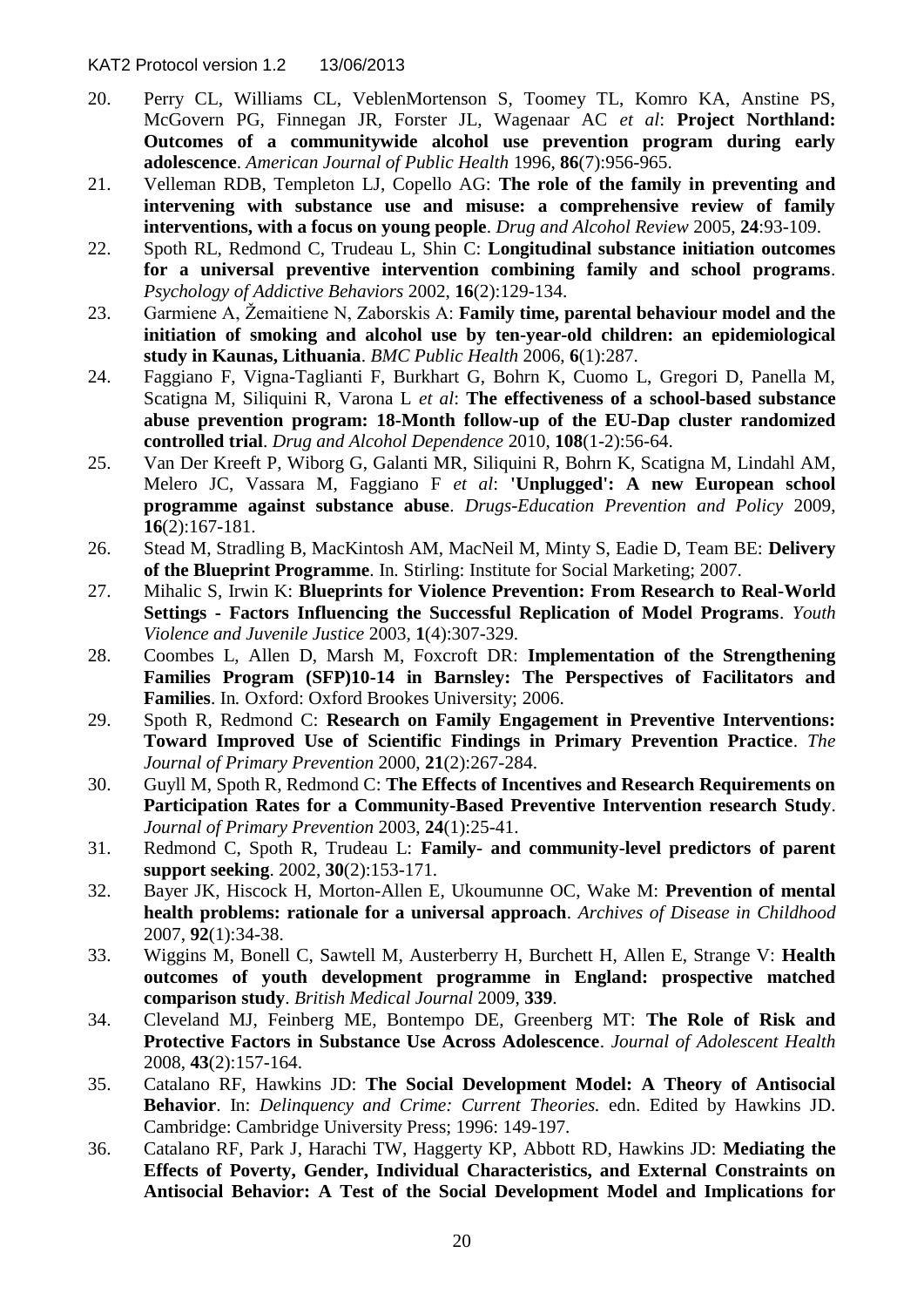**Developmental Life-Course Theory**. In: *Integrated Developmental and Life-Course Theories of Offending.* edn. Edited by Farrington DP. New Brunswick: Transaction Publishers; 2005: 93-123.

- 37. Schor EL: **Adolescent alcohol use: social determinants and the case for early familycentered prevention. Family-focused prevention of adolescent drinking**. *Bull N Y Acad Med* 1996, **73**(2):335-356.
- 38. Lonczak HS, Huang B, Catalano RF, Hawkins JD, Hill KG, Abbott RD, Ryan JA, Kosterman R: **The social predictors of adolescent alcohol misuse: a test of the social development model**. *J Stud Alcohol* 2001, **62**(2):179-189.
- 39. Hawkins JD, Catalano RF, Kosterman R, Abbott R, Hill KG: **Preventing adolescent health-risk behaviors by strengthening protection during childhood**. *Arch Pediatr Adolesc Med* 1999, **153**(3):226-234.
- 40. Spoth RL, Guyll M, Day SX: **Universal family-focused interventions in alcohol-use disorder prevention: Cost-effectiveness and cost-benefit analyses of two interventions**. *Journal of Studies on Alcohol* 2002, **63**(2):219-228.
- 41. Hawkins J, Weis J: **The social development model: an integrated approach to delinquency prevention**. *The Journal of Primary Prevention* 1985, **6**(2):73-97.
- 42. Rothwell H, Segrott J: **The role of parents in preventing alcohol misuse: An Evaluation of the Kids, Adults Together Programme (KAT): Evaluation Report**. In*.* Cardiff: Cardiff University; 2009.
- 43. Boyce W, Torsheim T, Currie C, Zambon A: **The family affluence scale as a measure of national wealth: Validation of an adolescent self-report measure**. *Social Indicators Research* 2006, **78**(3):473-487.
- 44. Currie C, Molcho M, Boyce W, Holstein B, Torsheim T, Richter M: **Researching health inequalities in adolescents: The development of the Health Behaviour in School-Aged Children (HBSC) Family Affluence Scale**. *Social Science & Medicine* 2008, **66**(6):1429- 1436.
- 45. Schnohr CW, Kreiner S, Due EP, Currie C, Boyce W, Diderichsen F: **Differential item functioning of a family affluence scale: Validation study on data from HBSC 2001/02**. *Social Indicators Research* 2008, **89**(1):79-95.
- 46. Molcho M, Gabhainn SN, Kelleher CC: **Assessing the use of the Family Affluence Scale (FAS) among Irish schoolchildren**. *Irish medical journal* 2007, **100**(8):37-39.
- 47. Office for National Statistics: **The National Statistics Socio-economic Classification: User Manual: 2005 edition**. In*.* Basingstoke: Palgrave Macmillan; 2005.
- 48. Collins RL, Parks GA, Marlatt GA: **Social determinants of alcohol-consumption - the effects of social-interaction and model status on the self-administration of alcohol**. *Journal of Consulting and Clinical Psychology* 1985, **53**(2):189-200.
- 49. The Kidscreen Group Europe: **The KIDSCREEN Questionnaires: Quality of life questionnaires for children and adolescents: Handbook**. In*.* Lengerich: Pabst Science Publishers; 2006.
- 50. Robitail S, Simeoni M-C, Erhart M, Ravens-Sieberer U, Bruil J, Auquier P, European Kidscreen G: **Validation of the European proxy KIDSCREEN-52 pilot test healthrelated quality of life questionnaire: first results**. *The Journal of adolescent health : official publication of the Society for Adolescent Medicine* 2006, **39**(4):10.
- 51. Miller-Day M, Kam JA: **More Than Just Openness: Developing and Validating a Measure of Targeted Parent-Child Communication About Alcohol**. *Health Communication* 2010, **25**(4):293-302.
- 52. Olson DH, Barnes H: **Family Communication**. In*.*; undated.
- 53. Barnes HL, Olson DH: **Parent-adolescent communication and the Circumplex Model**. *Child Development* 1985, **56**(2):438-447.